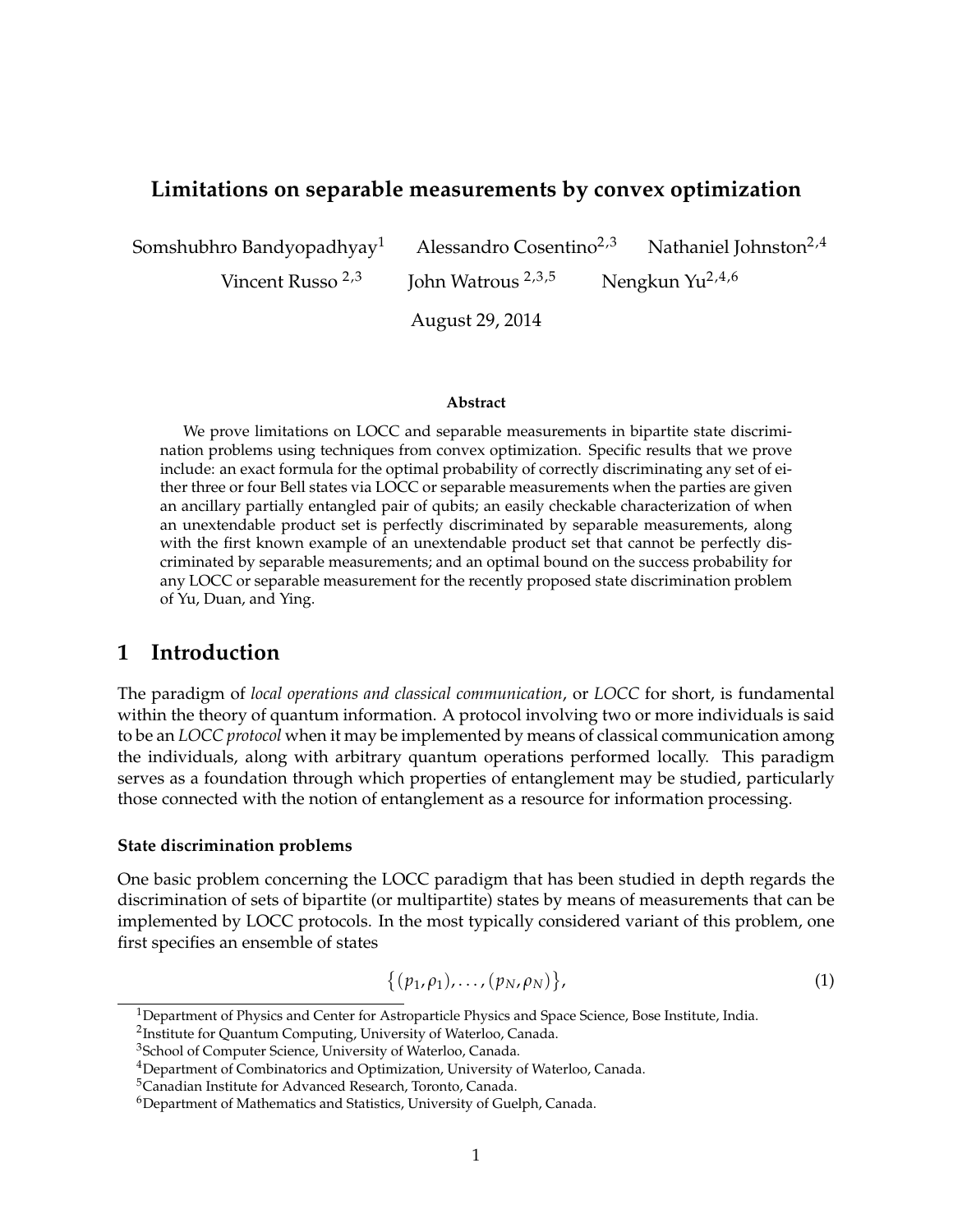<span id="page-1-2"></span>where *N* is a positive integer,  $(p_1, \ldots, p_N)$  is a probability vector, and  $\rho_1, \ldots, \rho_N$  are density operators representing quantum states of systems shared between two separate individuals: Alice and Bob. With respect to the probability vector  $(p_1, \ldots, p_N)$ , an index  $k \in \{1, \ldots, N\}$  is selected at random, and Alice and Bob are given the quantum state  $\rho_k$  for the selected index  $k.$  Their goal is to determine the index *k* of the given state  $\rho_k$  by means of an LOCC measurement.

In most prior works on this problem, the probability vector (*p*1, . . . , *pN*) has been taken to be  $(1/N, \ldots, 1/N)$ , representing a uniform probability distribution, and the states  $\rho_1, \ldots, \rho_N$  have been taken to be pure and orthogonal, so that a global measurement can trivially discriminate them with certainty. Many examples are known of specific choices of pure, orthogonal states  $\rho_1, \ldots, \rho_N$  for which a perfect discrimination is not possible through LOCC measurements. Some of these examples, along with other general results concerning this problem, may be found in [\[BGK11,](#page-19-0) [BN13,](#page-19-1) [BW09,](#page-20-0) [BDF](#page-19-2)+99, [CL03,](#page-20-1) [DFXY09,](#page-20-2) [Fan04,](#page-20-3) [GKR](#page-20-4)+01, [GKRS04,](#page-20-5) [HMM](#page-21-0)+06, [HSSH03,](#page-21-1) [Nat05,](#page-21-2) [Nat13,](#page-21-3) [WH02,](#page-21-4) [WSHV00,](#page-21-5) [Wat05,](#page-21-6) [YDY12,](#page-21-7) [YDY14\]](#page-21-8).

As perhaps the simplest example of an instance of this problem where a perfect LOCC discrimination is not possible, one has that four Bell states,

<span id="page-1-1"></span>
$$
|\phi_1\rangle = \frac{1}{\sqrt{2}}|0\rangle|0\rangle + \frac{1}{\sqrt{2}}|1\rangle|1\rangle, \qquad |\phi_2\rangle = \frac{1}{\sqrt{2}}|0\rangle|0\rangle - \frac{1}{\sqrt{2}}|1\rangle|1\rangle, |\phi_3\rangle = \frac{1}{\sqrt{2}}|0\rangle|1\rangle + \frac{1}{\sqrt{2}}|1\rangle|0\rangle, \qquad |\phi_4\rangle = \frac{1}{\sqrt{2}}|0\rangle|1\rangle - \frac{1}{\sqrt{2}}|1\rangle|0\rangle,
$$
 (2)

cannot be perfectly discriminated by LOCC measurements [\[GKR](#page-20-4) $+01$ ]. More precisely, if one takes  $N=4$ ,  $\rho_k=|\phi_k\rangle\langle\phi_k|$ , and  $p_k=1/4$  for each  $k\in\{1,\ldots,4\}$  in the above problem, it holds that the optimal probability with which Alice and Bob can correctly determine the chosen index  $k \in \{1, \ldots, 4\}$ , assuming that they are restricted to local operations and classical communication, is  $1/2$ . The fact that Alice and Bob can achieve a success probability of  $1/2$  is straightforward: if they both measure their qubit with respect to the standard basis, compare the results through classical communication, and answer  $k = 1$  if the measurements agree and  $k = 3$  if the measurements disagree, they will be correct with probability 1/2. The fact that they cannot achieve a probability of correctness larger than 1/2 follows from a result of Nathanson [\[Nat05\]](#page-21-2) stating that *N* equiprobable, *maximally entangled*, bipartite states having local dimension *n* can be discriminated correctly with probability at most *n*/*N*. Consequently, even in the variant of this example in which  $N = 3$ ,  $\rho_k = |\phi_k\rangle\langle\phi_k|$ , and  $p_k = 1/3$  for each  $k \in \{1, 2, 3\}$ , Alice and Bob cannot achieve a probability of correctness larger than 2/3, which again is achievable through the simple protocol described above. (More generally, if the states  $\rho_1$ ,  $\rho_2$ ,  $\rho_3$ ,  $\rho_4$  are given with probabilities  $p_1 \geq p_2 \geq p_3 \geq p_4$ , the optimal probability of a correct discrimination by an LOCC measurement is  $p_1 + p_2$  [\[BN13\]](#page-19-1).)

Among the other known examples of collections of orthogonal pure states that cannot be perfectly discriminated by LOCC protocols, the so-called *domino state* example of [\[BDF](#page-19-2)+99] is noteworthy. In this example, the local dimension of the states is 3, and one takes  $N = 9$ ,  $p_1 =$  $\cdots = p_9 = 1/9$ , and

$$
|\phi_1\rangle=|1\rangle|1\rangle,
$$

<span id="page-1-0"></span>
$$
|\phi_2\rangle = |0\rangle \left(\frac{|0\rangle + |1\rangle}{\sqrt{2}}\right), \quad |\phi_3\rangle = |2\rangle \left(\frac{|1\rangle + |2\rangle}{\sqrt{2}}\right), \quad |\phi_4\rangle = \left(\frac{|1\rangle + |2\rangle}{\sqrt{2}}\right)|0\rangle, \quad |\phi_5\rangle = \left(\frac{|0\rangle + |1\rangle}{\sqrt{2}}\right)|2\rangle, \quad (3)
$$

$$
|\phi_6\rangle = |0\rangle \left(\frac{|0\rangle - |1\rangle}{\sqrt{2}}\right), \quad |\phi_7\rangle = |2\rangle \left(\frac{|1\rangle - |2\rangle}{\sqrt{2}}\right), \quad |\phi_8\rangle = \left(\frac{|1\rangle - |2\rangle}{\sqrt{2}}\right)|0\rangle, \quad |\phi_9\rangle = \left(\frac{|0\rangle - |1\rangle}{\sqrt{2}}\right)|2\rangle.
$$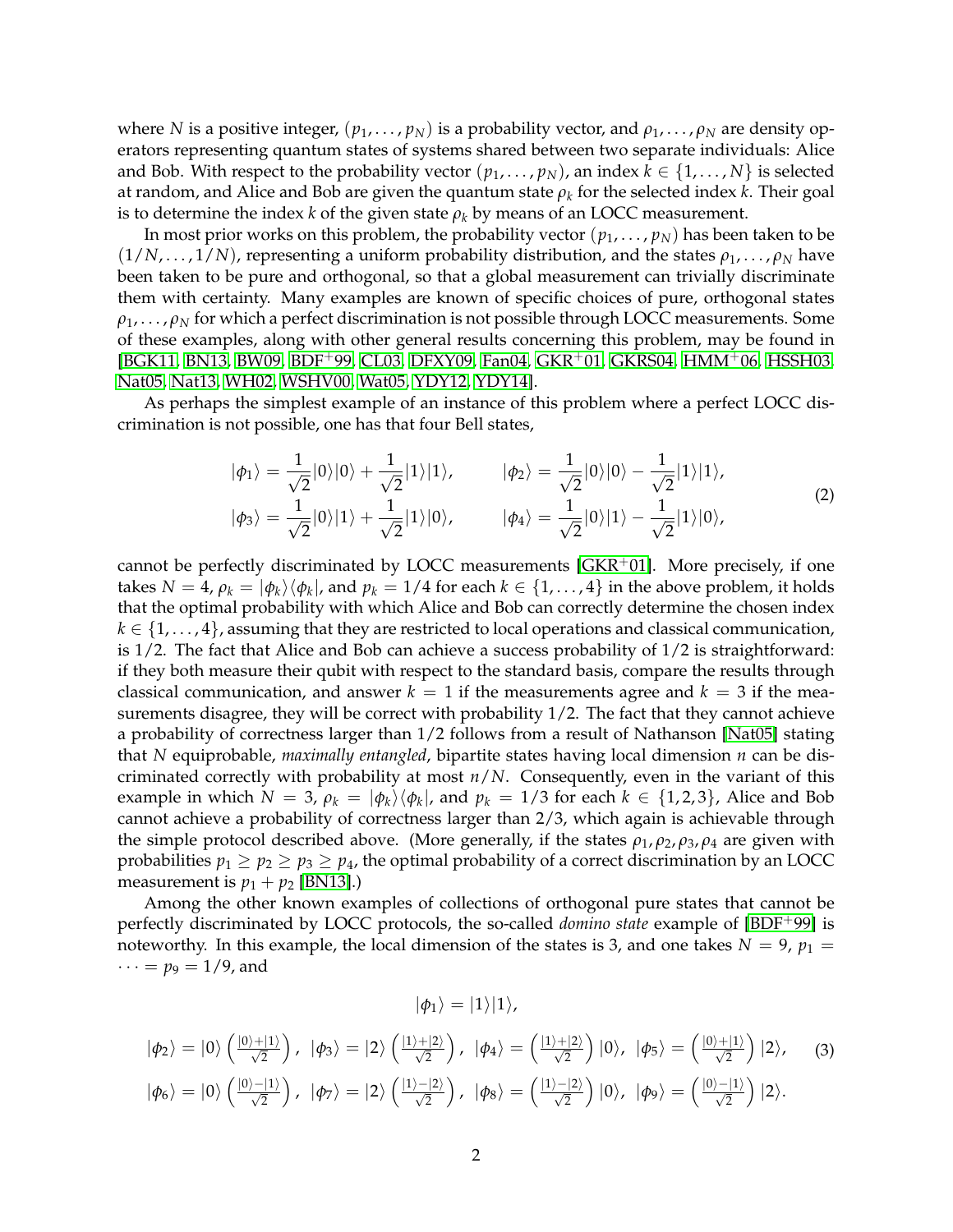<span id="page-2-0"></span>A rather complicated argument demonstrates that this collection cannot be discriminated with probability greater than  $1 - \varepsilon$  for some choice of a positive real number  $\varepsilon$ . (A somewhat simpli-fied proof appears in [\[CLMO13\]](#page-20-6), where this fact is proved for  $\varepsilon = 1.9 \times 10^{-8}$ .) The particular relevance of this example lies in the fact that all of these states are product states, demonstrating that entanglement is not a requisite for a set of orthogonal pure states to fail to be perfectly discriminated by any LOCC measurement. Complementary to this observation, a fundamental result of Walgate, Short, Hardy, and Vedral [\[WSHV00\]](#page-21-5) states that any two orthogonal pure states (whether entangled or not) can always be perfectly discriminated by an LOCC measurement.

#### **Separable measurements**

The set of measurements that can be implemented through LOCC has an apparently complex mathematical structure—no tractable characterization of this set is known, representing a clear obstacle to a better understanding of the limitations of LOCC measurements. For example, given a collection of measurement operators  $\{P_1, \ldots, P_N\}$  describing a measurement on a bipartite system, the determination of whether or not this collection describes an LOCC measurement, or is closely approximated by an LOCC measurement, is not known to be a computationally decidable problem.

For this reason, the state discrimination problem described above is sometimes considered for more tractable classes of measurements that approximate, in some sense, the LOCC measurements. The class of *separable measurements* represents one commonly studied approximation in this category. Let us assume hereafter that  $\mathcal{X} = \mathbb{C}^n$  and  $\mathcal{Y} = \mathbb{C}^m$  are complex Euclidean spaces (or, equivalently, finite-dimensional complex Hilbert spaces) representing the local systems of Alice and Bob, respectively, in a state discrimination problem. A positive semidefinite operator  $P \in \text{Pos}(\mathcal{X} \otimes \mathcal{Y})$  is said to be *separable* if it is possible to write

$$
P = \sum_{k=1}^{M} Q_k \otimes R_k \tag{4}
$$

for some choice of a positive integer *M* and positive semidefinite operators  $Q_1, \ldots, Q_M \in \text{Pos}(\mathcal{X})$ and  $R_1, \ldots, R_M \in \text{Pos}(\mathcal{Y})$ ; and a measurement  $\{P_1, \ldots, P_N\}$  on  $\mathcal{X} \otimes \mathcal{Y}$  is said to be a separable measurement if it is the case that each measurement operator  $P_k$  is separable. (Here, and elsewhere in the paper,  $Pos(X)$ ,  $Pos(Y)$ , and  $Pos(X \otimes Y)$  denote the sets of positive semidefinite operators acting on  $X$ ,  $Y$ , and  $X \otimes Y$ , respectively.)

It is straightforward to prove that every measurement that can be implemented through LOCC is necessarily a separable measurement, from which it follows that any limitation proved to hold for every separable measurement must also hold for every LOCC measurement. There are, however, separable measurements that cannot be implemented by LOCC protocols; a measurement with respect to the orthonormal basis given by the domino state example [\(3\)](#page-1-0) is the archetypal example.

Many of the known results that establish limitations on LOCC measurements for state discrimination tasks hold more generally for separable measurements, and may be proved within this somewhat simpler setting. For instance, the result of Nathanson mentioned earlier establishes that, in the bipartite setting in which  $n = m$  (i.e., Alice and Bob's local systems are represented by  $X = Y = \mathbb{C}^n$ , one has that N equiprobable, maximally entangled states cannot be discriminated with success probability exceeding *n*/*N* by any separable measurement.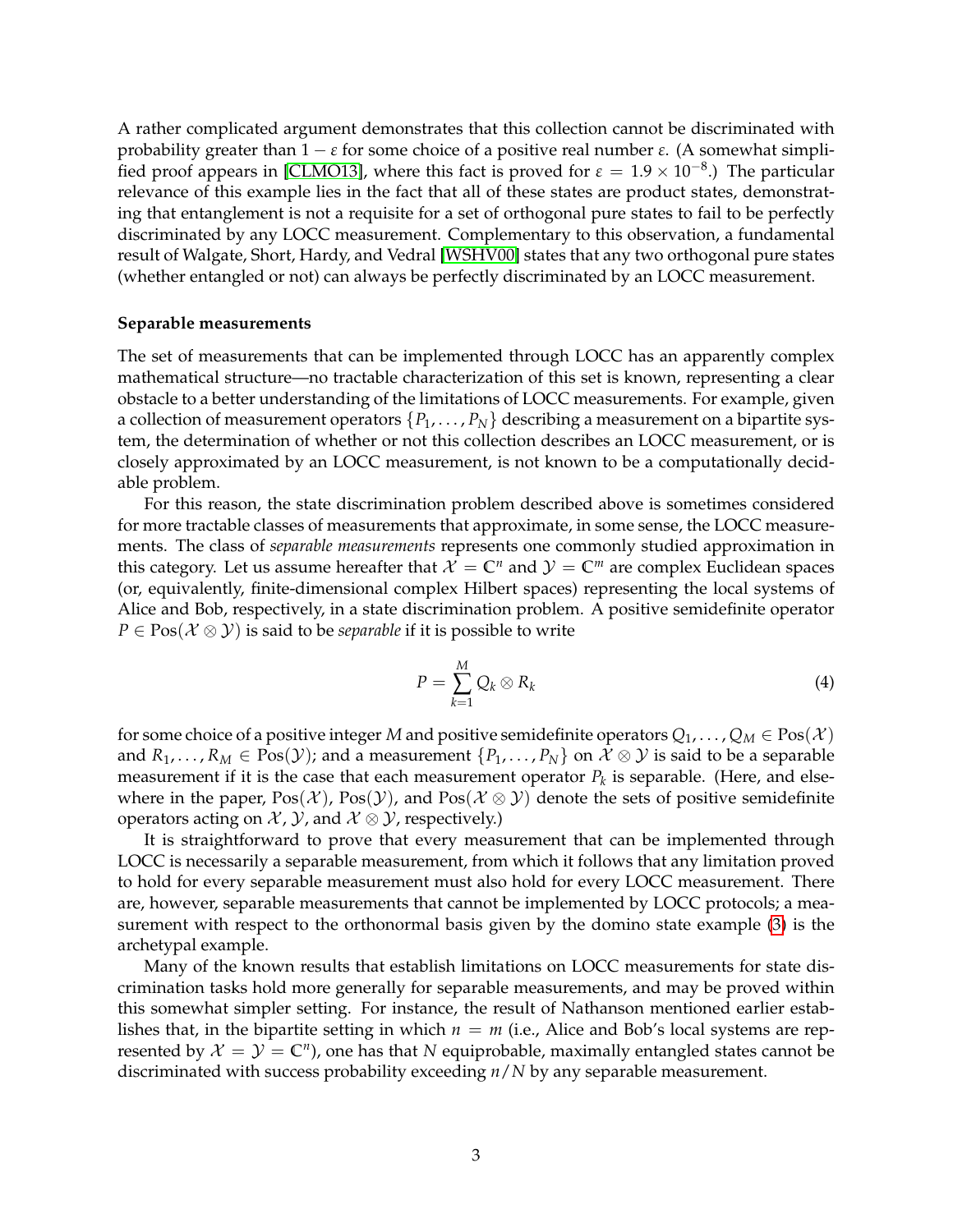### <span id="page-3-1"></span>**PPT measurements**

Another class of measurements, representing a further relaxation of the LOCC condition, is the class of PPT measurements. A positive semidefinite operator  $P \in \text{Pos}(\mathcal{X} \otimes \mathcal{Y})$  is a *PPT* (short for *positive partial transpose*) operator if it holds that

$$
T_{\mathcal{X}}(P) \in \text{Pos}(\mathcal{X} \otimes \mathcal{Y}),\tag{5}
$$

where  $T_{\mathcal{X}}: L(\mathcal{X} \otimes \mathcal{Y}) \to L(\mathcal{X} \otimes \mathcal{Y})$  is the linear mapping representing partial transposition with respect to the standard basis  $\{|0\rangle, \ldots, |n-1\rangle\}$  of X. A measurement is a *PPT measurement* if it is represented by a collection of PPT measurement operators  $\{P_1, \ldots, P_N\}$ . Every separable operator is a PPT operator, so that every separable measurement (and therefore every LOCC measurement) is a PPT measurement as well.

The primary appeal of the set of PPT measurements is its mathematical simplicity. In particular, the PPT condition is represented by linear and positive semidefinite constraints, which allows for an optimization over the collection of PPT measurements to be represented by a semidefinite program. By the duality theory of semidefinite programs, one may obtain upper bounds on the success probability of any PPT measurement (and therefore any LOCC or separable measurement) for a given state discrimination problem; this may be done by simply exhibiting a feasible solution to the dual problem of the semidefinite program representing the measurement optimization for this set of states. The downside of this approach is that the set of PPT measurements is a coarse approximation to the set of LOCC measurements, so the method will fail to prove strong impossibility results for LOCC measurements in many cases.

The approach described above, in which PPT measurements are represented by semidefinite programs, was taken in [\[Cos13\]](#page-20-7). There, it was shown that the state discrimination problem of Yu, Duan, and Ying [\[YDY12\]](#page-21-7), to discriminate the four maximally entangled states

<span id="page-3-0"></span>
$$
|\phi_1\rangle = \frac{1}{2}|0\rangle|0\rangle + \frac{1}{2}|1\rangle|1\rangle + \frac{1}{2}|2\rangle|2\rangle + \frac{1}{2}|3\rangle|3\rangle
$$
  
\n
$$
|\phi_2\rangle = \frac{1}{2}|0\rangle|3\rangle + \frac{1}{2}|1\rangle|2\rangle + \frac{1}{2}|2\rangle|1\rangle + \frac{1}{2}|3\rangle|0\rangle
$$
  
\n
$$
|\phi_3\rangle = \frac{1}{2}|0\rangle|3\rangle + \frac{1}{2}|1\rangle|2\rangle - \frac{1}{2}|2\rangle|1\rangle - \frac{1}{2}|3\rangle|0\rangle
$$
  
\n
$$
|\phi_4\rangle = \frac{1}{2}|0\rangle|1\rangle + \frac{1}{2}|1\rangle|0\rangle - \frac{1}{2}|2\rangle|3\rangle - \frac{1}{2}|3\rangle|2\rangle
$$
 (6)

by means of a PPT measurement, assuming the states are given with equal probability, is at most 7/8. (Yu, Duan, and Ying proved that this set cannot be perfectly discriminated by any PPT measurement through a different argument, giving the first example where  $N = n$  maximally entangled states having local dimension *n* cannot be perfectly discriminated by LOCC measurements. Examples of sets of  $N < n$  states that cannot be discriminated without error by PPT measurements were later given in [\[CR14\]](#page-20-8).)

### **Overview of results**

This paper proves several new results concerning state discrimination by LOCC, separable, and PPT measurements using techniques based on convex optimization. Our results are primarily focused on separable measurements, and are mostly based on the paradigm of *cone programming*,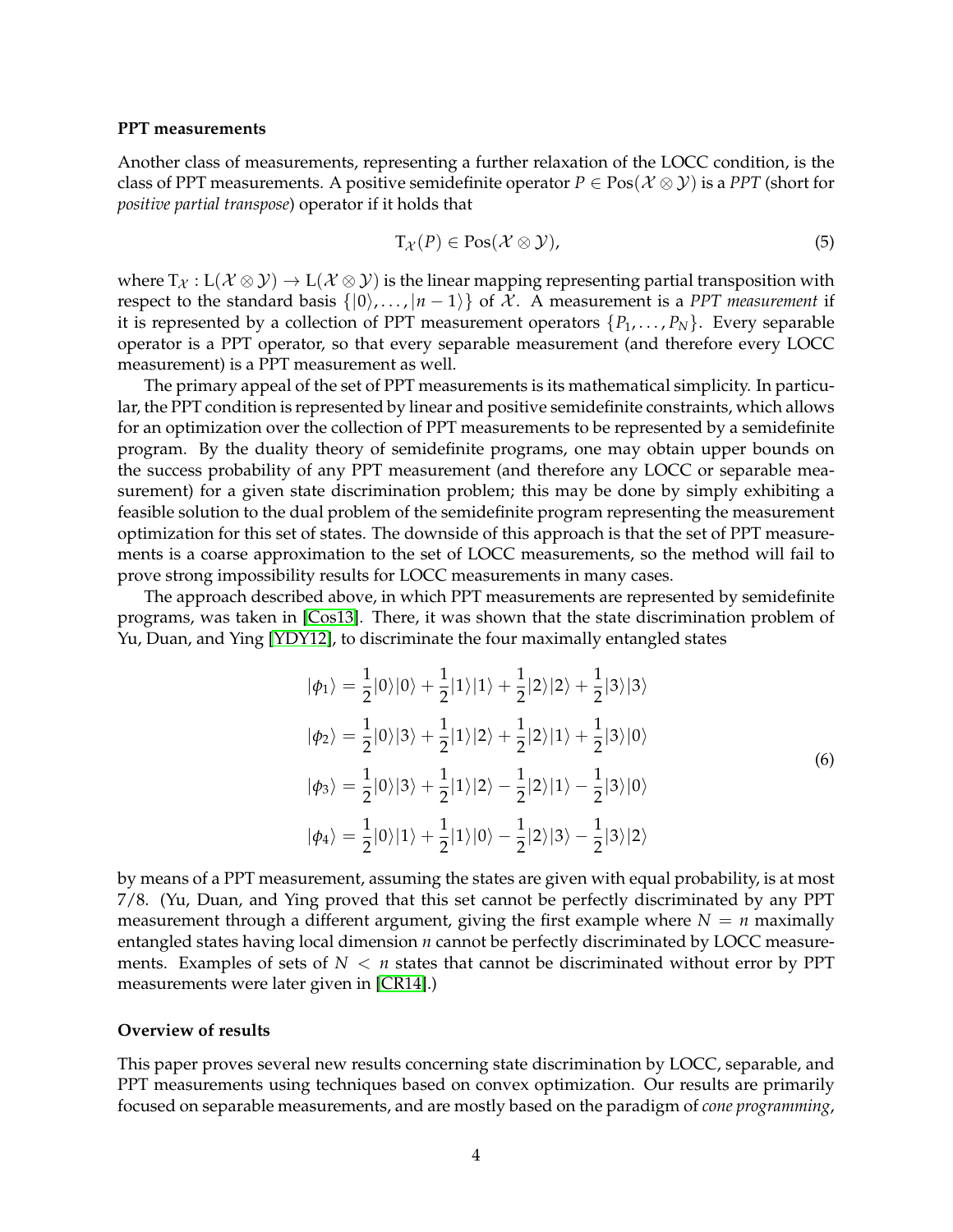<span id="page-4-1"></span>which is a generalization of linear programming and semidefinite programming that allows for optimizations over general closed, convex cones. We also obtain new results based on linear programming and semidefinite programming. The notion of *duality*, shared by linear programs, semidefinite programs, and cone programs, plays a central role in our results. The following specific results are among those we prove:

- We obtain an exact formula for the optimal probability of correctly discriminating any set of either three or four Bell states via separable measurements, when the parties are given an ancillary partially entangled pair of qubits. In particular, it is proved that this ancillary pair of qubits must be maximally entangled in order for three Bell states to be perfectly discriminated by separable (or LOCC) measurements, which answers an open question of [\[YDY14\]](#page-21-8).
- We provide an easily checkable characterization of when an unextendable product set is perfectly discriminated by separable measurements, and we use this characterization to present an example of an unextendable product set in  $\mathcal{X} \otimes \mathcal{Y}$ , for  $\mathcal{X} = \mathcal{Y} = \mathbb{C}^4$ , that is not perfectly discriminated by separable measurements. This resolves an open question raised in [\[DFXY09\]](#page-20-2). We also show that every unextendable product set together with one extra pure state orthogonal to every member of the unextendable product set is not perfectly discriminated by separable measurements.
- It is proved that the maximum success probability for any separable measurement in the state discrimination problem of Yu, Duan, and Ying specified above is 3/4. This bound is easily seen to be achievable by an LOCC measurement, implying that it is the optimal success probability of an LOCC measurement for this problem. The upper-bound is closely connected to the positive maps of Breuer and Hall [\[Bre06,](#page-20-9) [Hal06\]](#page-20-10).

# <span id="page-4-0"></span>**2 A cone program for optimizing over separable measurements**

A *cone program* (also known as a *conic program*) expresses the maximization of a linear function over the intersection of an affine subspace and a closed convex cone in a finite-dimensional real inner product space [\[BV04\]](#page-20-11). Linear programming and semidefinite programming are special cases of cone programming: in linear programming, the closed convex cone over which the optimization occurs is the positive orthant in **R***<sup>n</sup>* , while in semidefinite programming the optimization is over the cone  $Pos(\mathbb{C}^n)$  of positive semidefinite operators on  $\mathbb{C}^n$ . In the case of semidefinite programming, the finite-dimensional real inner product space is the real vector space Herm(**C***<sup>n</sup>* ) of Hermitian operators on **C***<sup>n</sup>* , equipped with the Hilbert-Schmidt inner product:  $\langle X, Y \rangle = \text{Tr}(XY)$ . One may also consider semidefinite programming over real positive semidefinite operators.

## **Cone programming**

For the purposes of the present paper, it is sufficient to consider only cone programs defined over spaces of Hermitian operators (with the Hilbert-Schmidt inner product). In particular, let  $\mathcal Z$ and W be complex Euclidean spaces, let Herm( $Z$ ) and Herm( $W$ ) denote the sets of Hermitian operators acting on Z and W, respectively, and let  $\mathcal{K} \subseteq \text{Herm}(\mathcal{Z})$  be a closed, convex cone. For any choice of a linear map  $\Phi$  : Herm $(\mathcal{Z}) \to$  Herm $(\mathcal{W})$  and Hermitian operators  $A \in$  Herm $(\mathcal{Z})$ and  $B \in \text{Herm}(W)$ , one has a cone program, which is represented by a pair of optimization problems: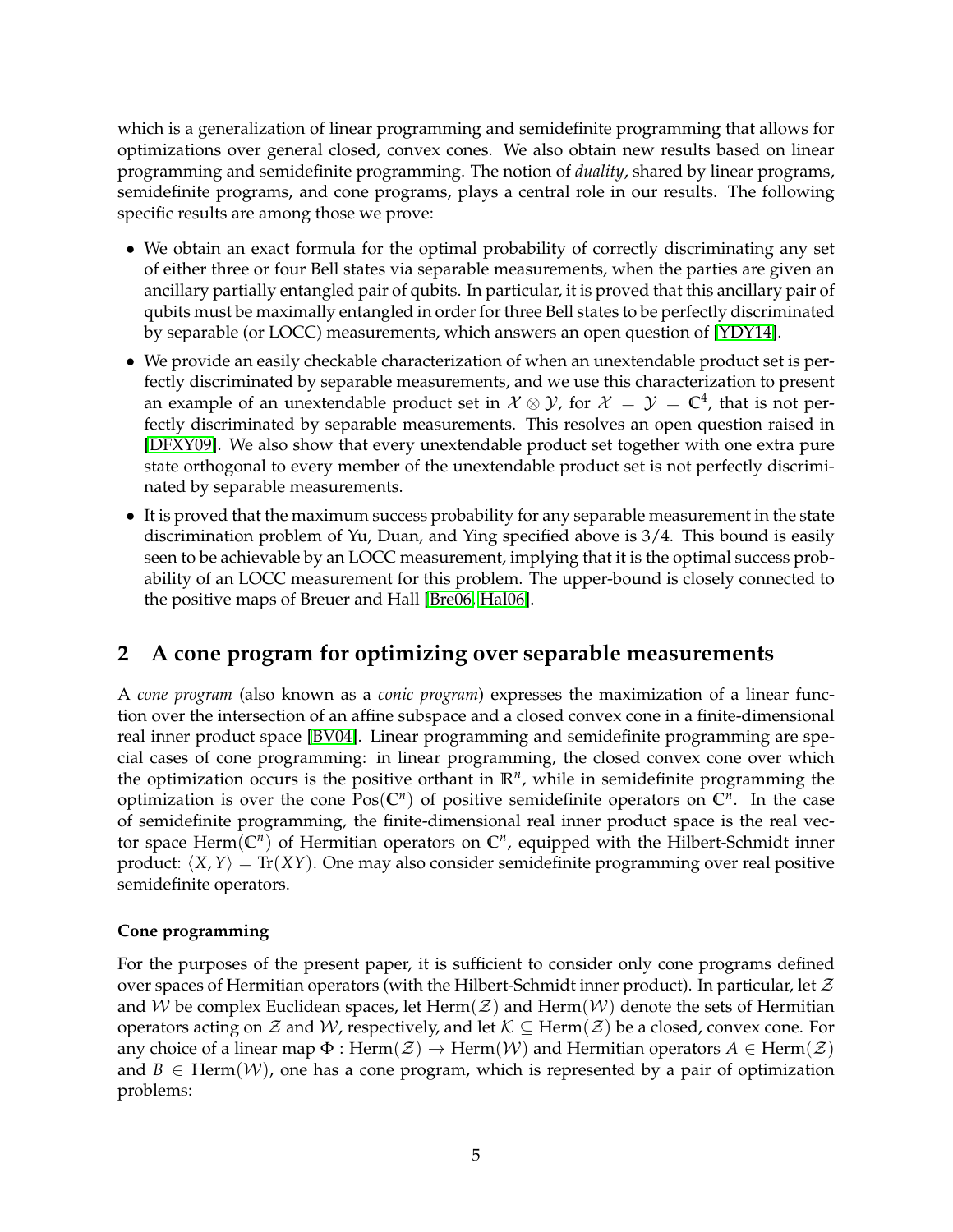| Primal problem                   |                             |                                  | Dual problem                                    |  |
|----------------------------------|-----------------------------|----------------------------------|-------------------------------------------------|--|
| maximize: $\langle A, X \rangle$ |                             | minimize: $\langle B, Y \rangle$ |                                                 |  |
|                                  | subject to: $\Phi(X) = B$ , |                                  | subject to: $\Phi^*(Y) - A \in \mathcal{K}^*$ , |  |
|                                  | $X \in \mathcal{K}$ .       |                                  | $Y \in \text{Herm}(\mathcal{W})$ .              |  |

Here,  $K^*$  denotes the *dual cone* to  $K$ , defined as

$$
\mathcal{K}^* = \{ Y \in \text{Herm}(\mathcal{Z}) : \langle X, Y \rangle \ge 0 \text{ for all } X \in \mathcal{K} \}
$$
 (7)

and  $\Phi^*$  : Herm $(\mathcal{W}) \to \text{Herm}(\mathcal{Z})$  is the adjoint mapping to  $\Phi$ , which is uniquely determined by the equation  $\langle Y, \Phi(X) \rangle = \langle \Phi^*(Y), X \rangle$  holding for all  $X \in \text{Herm}(\mathcal{Z})$  and  $Y \in \text{Herm}(\mathcal{W})$ .

With the optimization problems above in mind, one defines the *feasible sets* A and B of the primal and dual problems as

$$
\mathcal{A} = \{ X \in \mathcal{K} : \Phi(X) = B \} \quad \text{and} \quad \mathcal{B} = \{ Y \in \text{Herm}(\mathcal{W}) : \Phi^*(Y) - A \in \mathcal{K}^* \}. \tag{8}
$$

One says that the associated cone program is *primal feasible* if  $A \neq \emptyset$ , and is *dual feasible* if  $B \neq \emptyset$ . The function  $X \mapsto \langle A, X \rangle$  from Herm $(\mathcal{Z})$  to **R** is called the *primal objective function*, and the function  $Y \mapsto \langle B, Y \rangle$  from Herm $(W)$  to  $\mathbb R$  is called the *dual objective function*. The *optimal values* associated with the primal and dual problems are defined as

<span id="page-5-0"></span>
$$
\alpha = \sup \{ \langle A, X \rangle : X \in \mathcal{A} \} \quad \text{and} \quad \beta = \inf \{ \langle B, Y \rangle : Y \in \mathcal{B} \},
$$
 (9)

respectively. (It is conventional to interpret that  $\alpha = -\infty$  when  $\mathcal{A} = \emptyset$  and  $\beta = \infty$  when  $\mathcal{B} = \emptyset$ .) The property of *weak duality*, which holds for all cone programs, is that the primal optimum can never exceed the dual optimum.

**Proposition 1** (Weak duality for cone programs)**.** *For any choice of complex Euclidean spaces* Z *and* W, a closed, convex cone  $K \subseteq \text{Herm}(\mathcal{Z})$ , Hermitian operators  $A \in \text{Herm}(\mathcal{Z})$  and  $B \in \text{Herm}(W)$ ,  $\alpha$  *and a linear map*  $\Phi$  : Herm $(\mathcal{Z}) \to \text{Herm}(W)$ , *it holds that*  $\alpha \leq \beta$ , for  $\alpha$  *and*  $\beta$  *as defined in* [\(9\)](#page-5-0).

*Proof.* The proposition is trivial in case  $A = \emptyset$  (which implies that  $\alpha = -\infty$ ) or  $\beta = \emptyset$  (which implies that *β* = ∞), so we will restrict our attention to the case that both *A* and *B* are nonempty. For any choice of  $X \in \mathcal{A}$  and  $Y \in \mathcal{B}$ , one must have  $X \in \mathcal{K}$  and  $\Phi^*(Y) - A \in \mathcal{K}^*$ , and therefore  $\langle \Phi^*(Y) - A, X \rangle \geq 0$ . It follows that

$$
\langle A, X \rangle = \langle \Phi^*(Y), X \rangle - \langle \Phi^*(Y) - A, X \rangle \le \langle Y, \Phi(X) \rangle = \langle B, Y \rangle.
$$
 (10)

Taking the supremum over all  $X \in \mathcal{A}$  and the infimum over all  $Y \in \mathcal{B}$  establishes that  $\alpha \leq \beta$ .

Weak duality implies that every dual feasible operator  $Y \in \mathcal{B}$  provides an upper bound of  $\langle B, Y \rangle$  on the value  $\langle A, X \rangle$  that is achievable over all choices of a primal feasible  $X \in \mathcal{A}$ , and likewise every primal feasible operator  $X \in \mathcal{A}$  provides a lower bound of  $\langle A, X \rangle$  on the value  $\langle B, Y \rangle$  that is achievable over all choices of a dual feasible solution  $Y \in \mathcal{B}$ . In other words, it holds that  $\langle A, X \rangle \le \alpha \le \beta \le \langle B, Y \rangle$ , for every  $X \in \mathcal{A}$  and  $Y \in \mathcal{B}$ .

There are simple conditions under which the primal and dual optimal values will in fact be equal, which is a situation known as *strong duality*. Although the cone programs considered in this paper do indeed possess this stronger notion of duality, it is not needed for any of our results.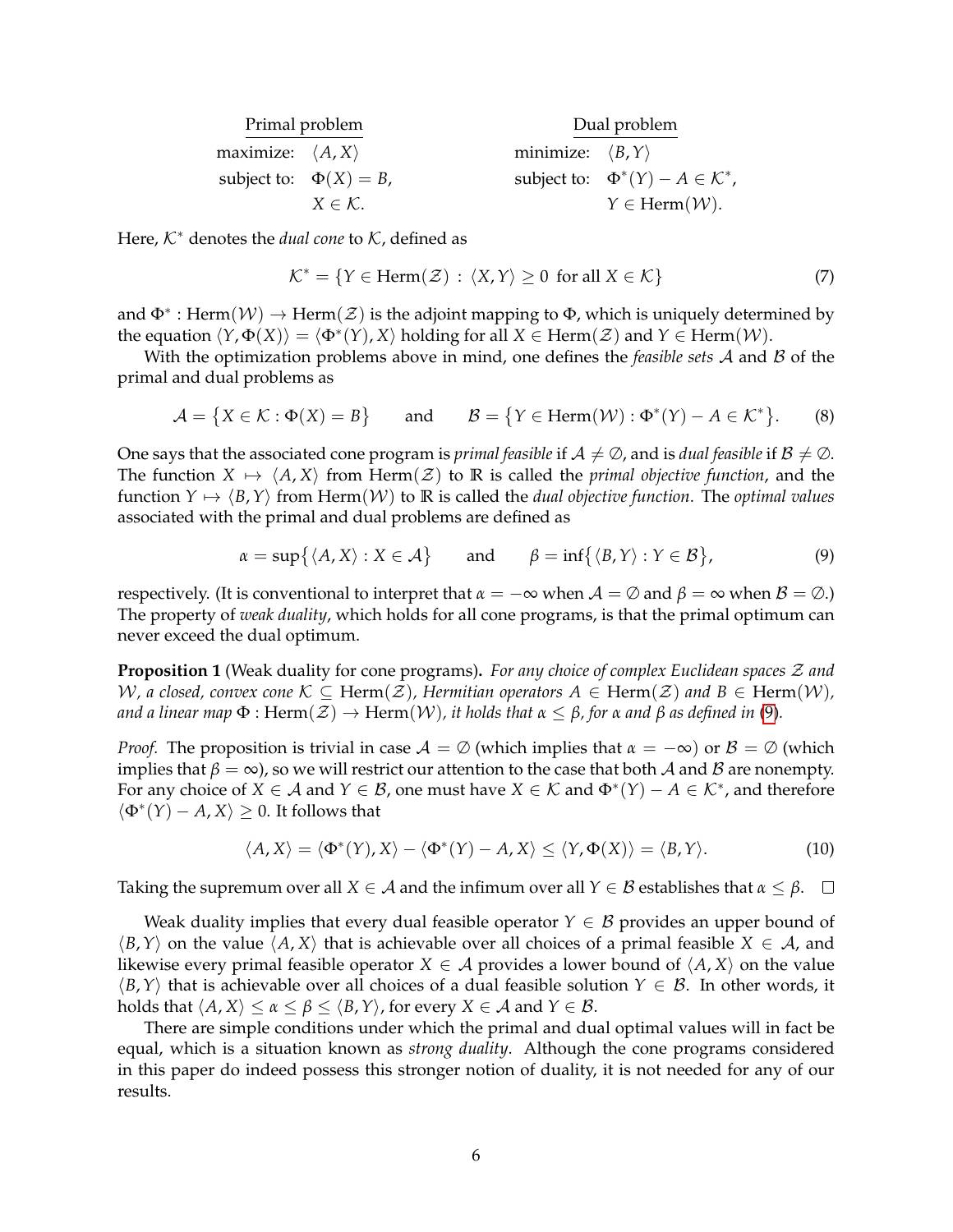#### **Optimizing over separable measurements**

Let us now return to the state discrimination problem. Let  $\mathcal{X} = \mathbb{C}^n$  and  $\mathcal{Y} = \mathbb{C}^m$  be complex Euclidean spaces corresponding to quantum systems held by Alice and Bob, respectively, and let  $\{\rho_1,\ldots,\rho_N\}\subset D(\mathcal{X}\otimes\mathcal{Y})$  be a set of density operators, representing quantum states of Alice and Bob's shared systems. Alice and Bob are given a state  $\rho_k$ , for some index  $k \in \{1, \ldots, N\}$ drawn according to a probability distribution  $(p_1, \ldots, p_N)$ , as was described above in the introduction. Their goal is to maximize the probability that they correctly identify the chosen index *k*, assuming that they have complete knowledge of the set  $\{\rho_1, \ldots, \rho_N\}$  and the probability distribution  $(p_1, \ldots, p_N)$ . Our focus is on the situation in which they do this by means of a separable measurement  $\{P_1, \ldots, P_N\}$ .

Hereafter, let us denote the set of all separable operators acting on the space  $\mathcal{X} \otimes \mathcal{Y}$  by Sep( $\mathcal{X}$ :  $\mathcal{Y}$ ). One may observe that Sep( $\mathcal{X}$ :  $\mathcal{Y}$ ) is a closed, convex cone, which will allow an optimization over separable measurements  $\{P_1, \ldots, P_N\}$  to be expressed as a cone program. The dual cone to Sep( $\mathcal{X} : \mathcal{Y}$ ), which is commonly known as the set of *block-positive operators*, is defined as

$$
\operatorname{Sep}^*(\mathcal{X}:\mathcal{Y}) = \{ H \in \operatorname{Herm}(\mathcal{X} \otimes \mathcal{Y}) : \langle P, H \rangle \ge 0 \text{ for every } P \in \operatorname{Sep}(\mathcal{X}:\mathcal{Y}) \}. \tag{11}
$$

There are several equivalent characterizations of this set. For instance, one has

$$
\operatorname{Sep}^*(\mathcal{X}:\mathcal{Y}) = \{ H \in \operatorname{Herm}(\mathcal{X} \otimes \mathcal{Y}) : (\mathbb{1}_{\mathcal{X}} \otimes y^*) H(\mathbb{1}_{\mathcal{X}} \otimes y) \in \operatorname{Pos}(\mathcal{X}) \text{ for every } y \in \mathcal{Y} \}. \tag{12}
$$

Alternatively, block-positive operators can be characterized as representations of *positive* linear maps, via the Choi representation. That is, for any linear map  $\Phi: L(Y) \to L(X)$  mapping arbitrary linear operators on  $\mathcal Y$  to linear operators on  $\mathcal X$ , the following two properties are equivalent:

- (a) For every positive semidefinite operator  $Y \in Pos(Y)$ , it holds that  $\Phi(Y) \in Pos(X)$ .
- (b) The Choi operator

$$
J(\Phi) = \sum_{0 \le j,k < m} \Phi(|j\rangle\langle k|) \otimes |j\rangle\langle k| \tag{13}
$$

of  $\Phi$  satisfies  $J(\Phi) \in \text{Sep}^*(\mathcal{X} : \mathcal{Y})$ .

We now observe that the following cone program represents the optimal value of a correct state discrimination in the setting under consideration. The primal problem is as follows:

maximize: 
$$
p_1 \langle \rho_1, P_1 \rangle + \cdots + p_N \langle \rho_N, P_N \rangle
$$
  
\nsubject to:  $P_1 + \cdots + P_N = \mathbb{1}_{\mathcal{X} \otimes \mathcal{Y}}$   
\n $P_k \in \text{Sep}(\mathcal{X} : \mathcal{Y}) \text{ (for each } k = 1, ..., N),$  (14)

<span id="page-6-0"></span>and the dual problem is as follows:

minimize: Tr(*H*)  
subject to: 
$$
H - p_k \rho_k \in \text{Sep}^*(X : Y)
$$
 (for each  $k = 1,..., N$ )  
 $H \in \text{Herm}(X \otimes Y)$ . (15)

If one is to formally specify this problem according to the general form for cone programs presented above, the operators  $P_1, \ldots, P_N$  may be represented as a block matrix of the form

$$
X = \begin{pmatrix} P_1 & \cdots & \cdots \\ \vdots & \ddots & \vdots \\ \cdots & \cdots & P_N \end{pmatrix} \in \text{Herm}((\mathcal{X} \otimes \mathcal{Y}) \oplus \cdots \oplus (\mathcal{X} \otimes \mathcal{Y}))
$$
(16)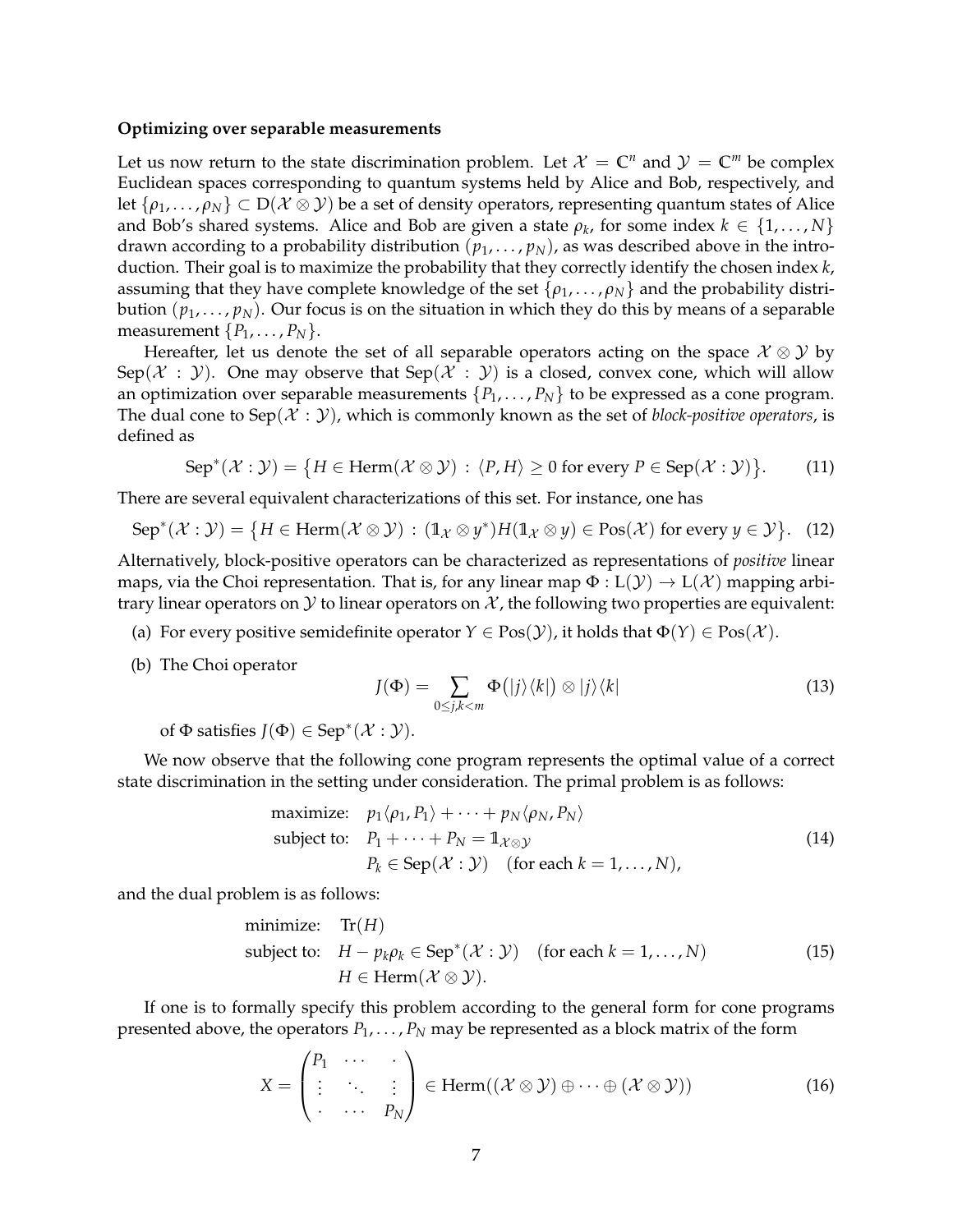<span id="page-7-2"></span>with the off-diagonal blocks being left unspecified. The cone  $K$  is taken to be the cone of operators of this form for which each *P<sup>k</sup>* is separable, and the mapping Φ and operators *A* and *B* are chosen in the natural way:

$$
A = \begin{pmatrix} p_1 \rho_1 & \cdots & 0 \\ \vdots & \ddots & \vdots \\ 0 & \cdots & p_N \rho_N \end{pmatrix}, \quad B = \mathbb{1}, \text{ and } \Phi \begin{pmatrix} P_1 & \cdots & \vdots \\ \vdots & \ddots & \vdots \\ \vdots & \cdots & P_N \end{pmatrix} = P_1 + \cdots + P_N.
$$
 (17)

One may verify that the dual problem is as claimed by a straightforward computation.

By weak duality for cone programs, an upper bound on the probability with which a separable measurement can discriminate the states  $\rho_1, \ldots, \rho_N$  given with probabilities  $p_1, \ldots, p_N$  is given by every dual feasible solution to this cone program: for any Hermitian operator *H* ∈ Herm $(\mathcal{X} \otimes \mathcal{Y})$  for which  $H - p_k \rho_k$  is block positive for every  $k = 1, \ldots, N$ , the probability of a correct discrimination is upper-bounded by Tr(*H*).

# <span id="page-7-1"></span>**3 The entanglement cost of discriminating Bell states**

As explained in the introduction, three Bell states given with uniform probabilities can be discriminated by separable measurements with success probability at most 2/3, while four can be discriminated with success probability at most 1/2. These bounds can be obtained by a fairly trivial selection of LOCC measurements, and can be shown to hold even for PPT measurements.

In this section, we study state discrimination problems for sets of three or four Bell states, by LOCC, separable, and PPT measurements, with the assistance of an entangled pair of qubits. In particular, we will assume that Alice and Bob aim to discriminate a set of Bell states given that they share the additional resource state

<span id="page-7-0"></span>
$$
|\tau_{\varepsilon}\rangle = \sqrt{\frac{1+\varepsilon}{2}}\,|0\rangle|0\rangle + \sqrt{\frac{1-\varepsilon}{2}}\,|1\rangle|1\rangle,\tag{18}
$$

for some choice of  $\varepsilon \in [0,1]$ . The parameter  $\varepsilon$  quantifies the amount of entanglement in the state  $|\tau_{\varepsilon}\rangle$ . Up to local unitaries, this family of states represents every pure state of two qubits.

The entanglement cost of quantum operations and measurements, within the paradigm of LOCC, has been considered previously. For instance, [\[S08\]](#page-21-9) studied the entanglement cost of perfectly discriminating elements of unextendable product sets by LOCC measurements, [\[BBKW09\]](#page-19-3) and [\[BRW10\]](#page-20-12) considered the entanglement cost of measurements and established lower bounds on the amount of entanglement necessary for distinguishing complete orthonormal bases of two qubits, and [\[YDY14\]](#page-21-8) considered the entanglement cost of state discrimination problems by PPT and separable measurements.

Using the cone programming method discussed in the previous section, we obtain exact expressions for the optimal probability with which any set of three or four Bell states can be discriminated with the assistance of the state [\(18\)](#page-7-0) by separable measurements (which match the probabilities obtained by LOCC measurements in all cases). This answers an open question raised in [\[YDY14\]](#page-21-8).

#### **Discriminating three Bell states**

Notice that the state  $|\tau_1\rangle = |0\rangle|0\rangle$  is a product state and it does not aid the two parties in discriminating any set of Bell states, so the probability of success for  $\varepsilon = 1$  is still at most 2/3 for a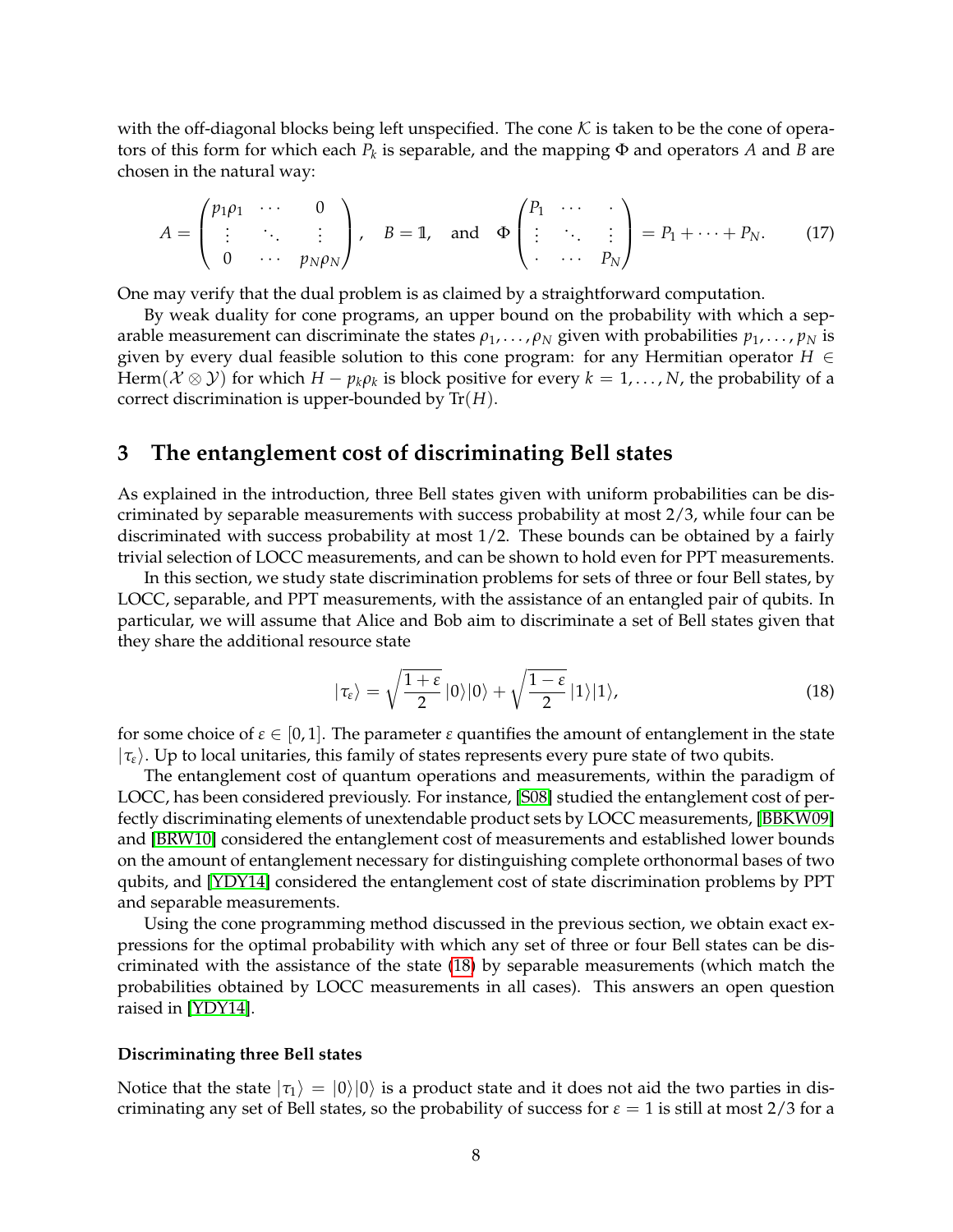<span id="page-8-2"></span>set of three Bell states. If  $\varepsilon = 0$ , then Alice and Bob can use teleportation to perfectly discriminate all four Bell states perfectly by LOCC measurements, and therefore the same is true for any three Bell states. It was proved in [\[YDY14\]](#page-21-8) that PPT measurements can perfectly discriminate any set of three Bell states using the resource state [\(18\)](#page-7-0) if and only if  $\varepsilon \leq 1/3$ .

Here we show that a maximally entangled state  $(\varepsilon = 0)$  is required to perfectly discriminate any set of three Bell states using separable measurements, and more generally we obtain an expression for the optimal probability of a correct discrimination for all values of *ε*. Because the permutations of Bell states induced by local unitaries is transitive, there is no loss of generality in fixing the three Bell states to be discriminated to be  $|\phi_1\rangle$ ,  $|\phi_2\rangle$ , and  $|\phi_3\rangle$  (as defined in [\(2\)](#page-1-1)).

<span id="page-8-0"></span>**Theorem 2.** Let  $X_1 = X_2 = Y_1 = Y_2 = C^2$ , define  $X = X_1 \otimes X_2$  and  $Y = Y_1 \otimes Y_2$ , and let  $\varepsilon \in [0,1]$ *be chosen arbitrarily. For any separable measurement*  ${P_1, P_2, P_3}$  ⊂ Sep( $X : Y$ *), the success probability of correctly discriminating the states corresponding to the set*

$$
\{|\phi_1\rangle\otimes|\tau_{\varepsilon}\rangle,\,|\phi_2\rangle\otimes|\tau_{\varepsilon}\rangle,\,|\phi_3\rangle\otimes|\tau_{\varepsilon}\rangle\}\subset(\mathcal{X}_1\otimes\mathcal{Y}_1)\otimes(\mathcal{X}_2\otimes\mathcal{Y}_2),\qquad(19)
$$

assuming a uniform distribution  $p_1 = p_2 = p_3 = 1/3$ , is at most

$$
\frac{1}{3}\left(2+\sqrt{1-\varepsilon^2}\right). \tag{20}
$$

To prove this theorem, we require the following lemma. The lemma introduces a family of positive maps that, to our knowledge, has not previously appeared in the literature.

<span id="page-8-1"></span>**Lemma 3.** *Define a linear mapping*  $\Xi_t$  :  $L(C^2 \oplus C^2) \rightarrow L(C^2 \oplus C^2)$  *as* 

$$
\Xi_t \begin{pmatrix} A & B \\ C & D \end{pmatrix} = \begin{pmatrix} \Psi_t(D) + \Phi(D) & \Psi_t(B) + \Phi(C) \\ \Psi_t(C) + \Phi(B) & \Psi_t(A) + \Phi(A) \end{pmatrix}
$$
(21)

*for every t*  $\in$   $(0,\infty)$  and  $A$ ,  $B$ ,  $C$ ,  $D$   $\in$   $L(\mathbb{C}^2)$ , where  $\Psi_t:L(\mathbb{C}^2)\to L(\mathbb{C}^2)$  is defined as

$$
\Psi_t \begin{pmatrix} \alpha & \beta \\ \gamma & \delta \end{pmatrix} = \begin{pmatrix} t\alpha & \beta \\ \gamma & t^{-1}\delta \end{pmatrix}
$$
 (22)

and  $\Phi : \mathrm{L}(\mathbb{C}^2) \rightarrow \mathrm{L}(\mathbb{C}^2)$  is defined as

$$
\Phi\begin{pmatrix} \alpha & \beta \\ \gamma & \delta \end{pmatrix} = \begin{pmatrix} \delta & -\beta \\ -\gamma & \alpha \end{pmatrix},
$$
\n(23)

*for every α*, *β*, *γ*, *δ* ∈ **C***. It holds that* Ξ*<sup>t</sup> is a positive map for all t* ∈ (0, ∞)*.*

*Proof.* It will first be proved that  $\Xi_1$  is positive. For every vector

$$
u = \begin{pmatrix} \alpha \\ \beta \end{pmatrix} \tag{24}
$$

in **C**<sup>2</sup> , define a matrix

$$
M_u = \begin{pmatrix} \overline{\alpha} & \overline{\beta} \\ -\beta & \alpha \end{pmatrix}.
$$
 (25)

Straightforward computations reveal that

$$
M_u^* M_v = uv^* + \Phi(vu^*) \quad \text{and} \quad M_u^* M_u = ||u||^2 1 \tag{26}
$$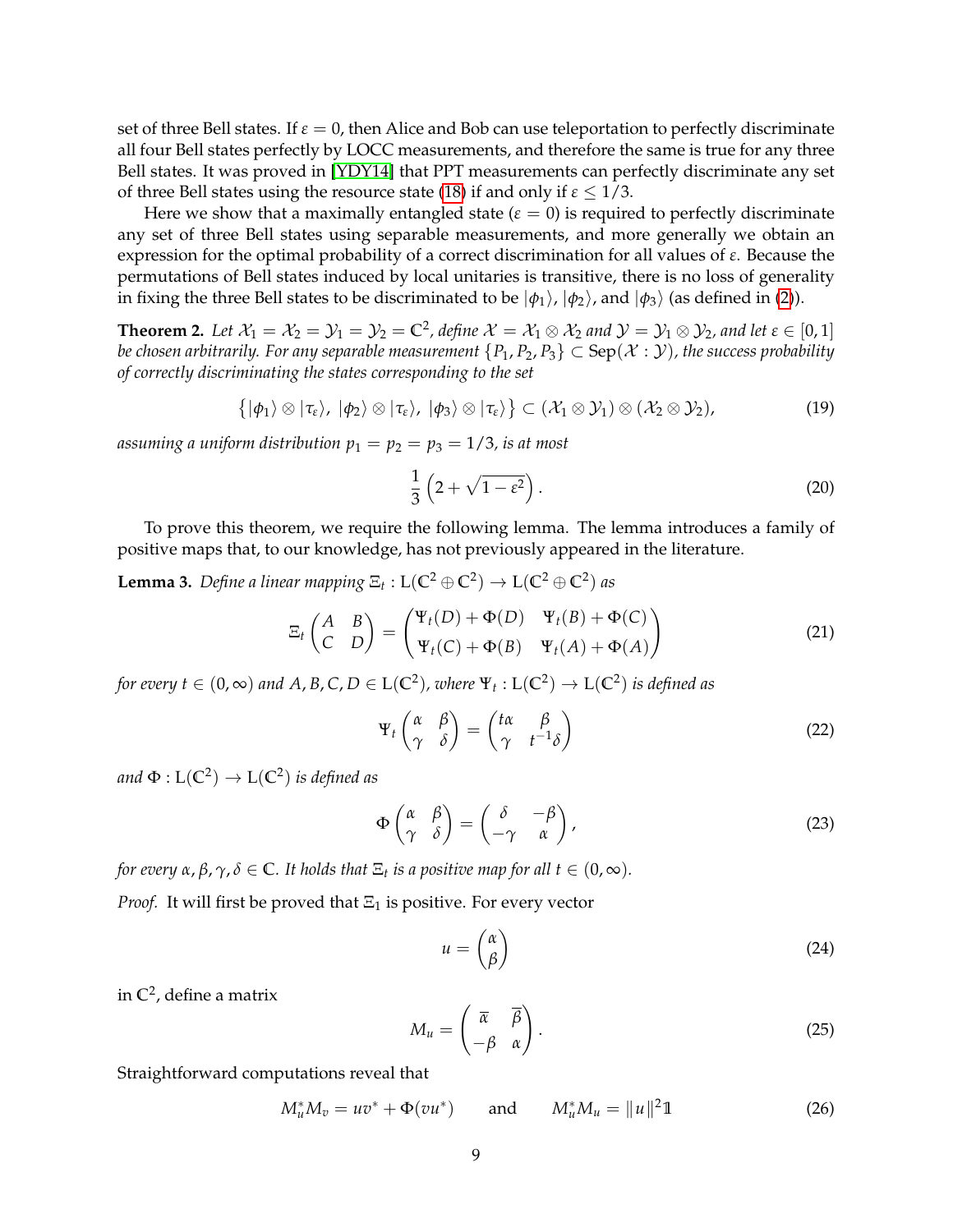<span id="page-9-0"></span>for all  $u, v \in \mathbb{C}^2$ . It follows that

$$
\Xi_1 \begin{pmatrix} u u^* & u v^* \\ v u^* & v v^* \end{pmatrix} = \begin{pmatrix} v v^* + \Phi(v v^*) & u v^* + \Phi(v u^*) \\ v u^* + \Phi(u v^*) & u u^* + \Phi(u u^*) \end{pmatrix} = \begin{pmatrix} ||v||^2 \mathbb{1} & M_u^* M_v \\ M_v^* M_u & ||u||^2 \mathbb{1} \end{pmatrix}, \tag{27}
$$

which is positive semidefinite by virtue of the fact that  $||M_u^*M_v|| \le ||M_u|| ||M_v|| = ||u|| ||v||$ . As every element of  $\text{Pos}(\mathbb{C}^2\oplus\mathbb{C}^2)$  can be written as a positive linear combination of matrices of the form

$$
\begin{pmatrix} uu^* & uv^* \\ vu^* & vv^* \end{pmatrix}, \tag{28}
$$

ranging over all vectors  $u, v \in \mathbb{C}^2$ , it follows that  $\Xi_1$  is a positive map.

For the general case, observe first that the mapping Ψ*<sup>s</sup>* may be expressed using the Hadamard (or entry-wise) product as

$$
\Psi_s \begin{pmatrix} \alpha & \beta \\ \gamma & \delta \end{pmatrix} = \begin{pmatrix} s\alpha & \beta \\ \gamma & s^{-1}\delta \end{pmatrix} = \begin{pmatrix} s & 1 \\ 1 & s^{-1} \end{pmatrix} \circ \begin{pmatrix} \alpha & \beta \\ \gamma & \delta \end{pmatrix}
$$
(29)

for every positive real number *s*  $\in$   $(0, \infty)$ . The matrix

$$
\begin{pmatrix} s & 1 \\ 1 & s^{-1} \end{pmatrix} \tag{30}
$$

is positive semidefinite, from which it follows (by the Schur product theorem) that Ψ*<sup>s</sup>* is a completely positive map. (See, for instance, Theorem 3.7 of [\[Pau02\]](#page-21-10).) Also note that Φ = Ψ*s*ΦΨ*<sup>s</sup>* for every  $s \in (0, \infty)$ , which implies that

$$
\Xi_t = \left(\mathbb{1}_{L(C^2)} \otimes \Psi_s\right) \Xi_1 \left(\mathbb{1}_{L(C^2)} \otimes \Psi_s\right) \tag{31}
$$

√ for  $s =$ *t*. This shows that Ξ*<sup>t</sup>* is a composition of positive maps for every positive real number *t*, and is therefore positive.  $\Box$ 

*Proof of Theorem* [2.](#page-8-0) For the cases that  $\varepsilon = 0$  and  $\varepsilon = 1$ , the theorem is known, as was discussed previously, so it will be assumed that  $\varepsilon \in (0,1)$ . Define a Hermitian operator

$$
H_{\varepsilon} = \frac{1}{3} \left[ \frac{\mathbb{1}_{\mathcal{X}_1 \otimes \mathcal{Y}_1} \otimes \tau_{\varepsilon}}{2} + \sqrt{1 - \varepsilon^2} \phi_4 \otimes T_{\mathcal{X}_2}(\phi_4) \right], \tag{32}
$$

where  $\tau_{\varepsilon} = |\tau_{\varepsilon}\rangle\langle\tau_{\varepsilon}|$ ,  $\phi_4 = |\phi_4\rangle\langle\phi_4|$ , and  $T_{\mathcal{X}_2}$  denotes partial transposition with respect to the standard basis of  $X_2$ . It holds that

$$
\operatorname{Tr}(H_{\varepsilon}) = \frac{1}{3} \left( 2 + \sqrt{1 - \varepsilon^2} \right),\tag{33}
$$

so to complete the proof it suffices to prove that  $H_\varepsilon$  is a feasible solution to the dual problem [\(15\)](#page-6-0) for the cone program corresponding to the state discrimination problem being considered.

In order to be more precise about the task at hand, it is helpful to define a unitary operator *W*, mapping  $\mathcal{X}_1 \otimes \mathcal{X}_2 \otimes \mathcal{Y}_1 \otimes \mathcal{Y}_2$  to  $\mathcal{X}_1 \otimes \mathcal{Y}_1 \otimes \mathcal{X}_2 \otimes \mathcal{Y}_2$ , that corresponds to swapping the second and third subsystems:

$$
W(x_1 \otimes x_2 \otimes y_1 \otimes y_2) = x_1 \otimes y_1 \otimes x_2 \otimes y_2, \tag{34}
$$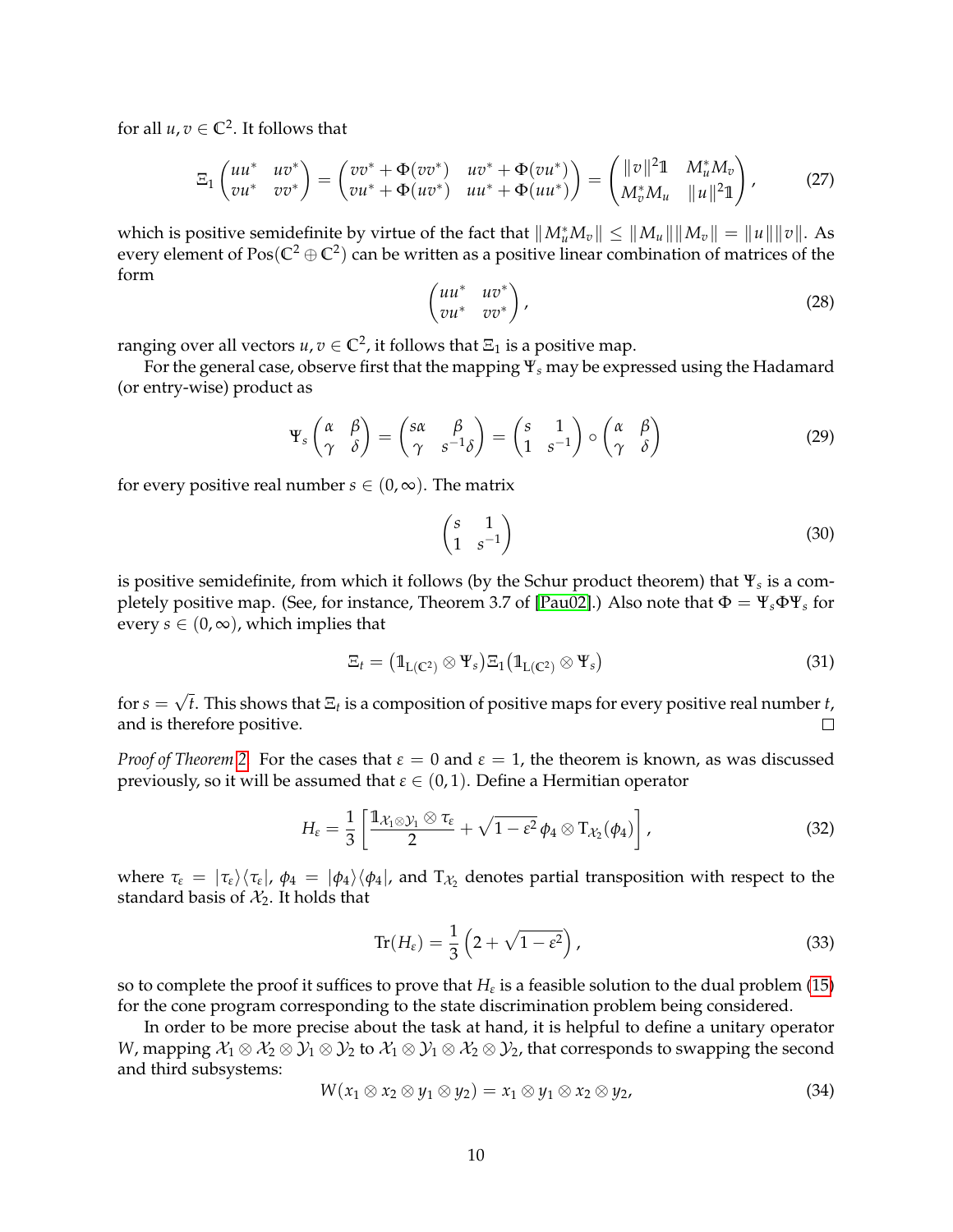for all vectors  $x_1 \in \mathcal{X}_1$ ,  $x_2 \in \mathcal{X}_2$ ,  $y_1 \in \mathcal{Y}_1$ ,  $y_2 \in \mathcal{Y}_2$ . We are concerned with the separability of measurement operators with respect to the bipartition between  $\mathcal{X}_1 \otimes \mathcal{X}_2$  and  $\mathcal{Y}_1 \otimes \mathcal{Y}_2$ , so the dual feasibility of  $H_{\varepsilon}$  requires that the operators defined as

$$
Q_{k,\varepsilon} = W^* \left( H_{\varepsilon} - \frac{1}{3} \phi_k \otimes \tau_{\varepsilon} \right) W \in \text{Herm}(\mathcal{X} \otimes \mathcal{Y})
$$
 (35)

be contained in  $\mathsf{Sep}^*(\mathcal{X}:\mathcal{Y})$  for  $k=1,2,3$ .

Let  $\Lambda_{k,\varepsilon}: L(\mathcal{Y}) \to L(\mathcal{X})$  be the unique linear map whose Choi representation satisfies  $J(\Lambda_{k,\varepsilon}) = Q_{k,\varepsilon}$  for each  $k = 1, 2, 3$  $k = 1, 2, 3$  $k = 1, 2, 3$ . As discussed in Section 2, the block positivity of  $Q_{k,\varepsilon}$  is equivalent to the positivity of  $\Lambda_{k,\varepsilon}$ . Consider first the case  $k=1$  and let

$$
t = \sqrt{\frac{1+\varepsilon}{1-\varepsilon}}.\tag{36}
$$

A calculation reveals that

$$
\Lambda_{1,\varepsilon}(Y)=\frac{\sqrt{1-\varepsilon^2}}{3}\left(\sigma_3\otimes \mathbb{1}_{\mathcal{X}_2}\right)\Xi_t(Y)\left(\sigma_3\otimes \mathbb{1}_{\mathcal{X}_2}\right),\tag{37}
$$

where  $\Xi_t: \mathrm{L}(\mathcal{Y}) \to \mathrm{L}(\mathcal{X})$  is the map defined in Lemma [3](#page-8-1) and (in general)

<span id="page-10-0"></span>
$$
\sigma_0 = \begin{pmatrix} 1 & 0 \\ 0 & 1 \end{pmatrix}, \quad \sigma_1 = \begin{pmatrix} 0 & 1 \\ 1 & 0 \end{pmatrix}, \quad \sigma_2 = \begin{pmatrix} 0 & -i \\ i & 0 \end{pmatrix}, \quad \sigma_3 = \begin{pmatrix} 1 & 0 \\ 0 & -1 \end{pmatrix}
$$
(38)

denote the Pauli operators. As  $\varepsilon \in (0,1)$ , it holds that  $t \in (0,\infty)$ , and therefore Lemma [3](#page-8-1) implies that  $\Xi_t(Y) \in \text{Pos}(\mathcal{X})$  for every  $Y \in \text{Pos}(Y)$ . As we are simply conjugating  $\Xi_t(Y)$  by a unitary and scaling it by a positive real factor, we also have that  $\Lambda_{1,\varepsilon}(Y) \in \text{Pos}(\mathcal{X})$ , for any  $Y \in \text{Pos}(Y)$ , which in turn implies that  $Q_{1,\varepsilon} \in \text{Sep}^*(\mathcal{X}:\mathcal{Y})$ .

For the case of  $k=2$  and  $k=3$ , first define  $U, V \in \mathrm{U}(\mathbb{C}^2)$  as follows:

$$
U = \begin{pmatrix} 1 & 0 \\ 0 & i \end{pmatrix} \quad \text{and} \quad V = \frac{1}{\sqrt{2}} \begin{pmatrix} 1 & i \\ i & 1 \end{pmatrix}.
$$
 (39)

These operators transform  $\phi_1 = |\phi_1\rangle\langle\phi_1|$  into  $\phi_2 = |\phi_2\rangle\langle\phi_2|$  and  $\phi_3 = |\phi_3\rangle\langle\phi_3|$ , respectively, and leave  $\phi_4$  unchanged, in the following sense:

$$
(U^* \otimes U^*)\phi_1(U \otimes U) = \phi_2,
$$
  
\n
$$
(V^* \otimes V^*)\phi_1(V \otimes V) = \phi_3,
$$
  
\n
$$
(U^* \otimes U^*)\phi_4(U \otimes U) = \phi_4,
$$
  
\n
$$
(V^* \otimes V^*)\phi_4(V \otimes V) = \phi_4.
$$
\n(40)

Therefore the following equations hold:

$$
Q_{2,\varepsilon} = (U^* \otimes \mathbb{1} \otimes U^* \otimes \mathbb{1}) Q_{1,\varepsilon} (U \otimes \mathbb{1} \otimes U \otimes \mathbb{1}),
$$
  
\n
$$
Q_{3,\varepsilon} = (V^* \otimes \mathbb{1} \otimes V^* \otimes \mathbb{1}) Q_{1,\varepsilon} (V \otimes \mathbb{1} \otimes V \otimes \mathbb{1}).
$$
\n(41)

It follows that  $Q_{2,\varepsilon} \in \text{Sep}^*(\mathcal{X} : \mathcal{Y})$  and  $Q_{3,\varepsilon} \in \text{Sep}^*(\mathcal{X} : \mathcal{Y})$ , which completes the proof.  $\Box$ 

**Remark 4.** The upper bound obtained in Theorem [2](#page-8-0) is achievable by an LOCC measurement, as it is the probability obtained by using the resource state  $|\tau_{\epsilon}\rangle$  to teleport the given Bell state from one player to the other, followed by an optimal local measurement to discriminate the resulting states.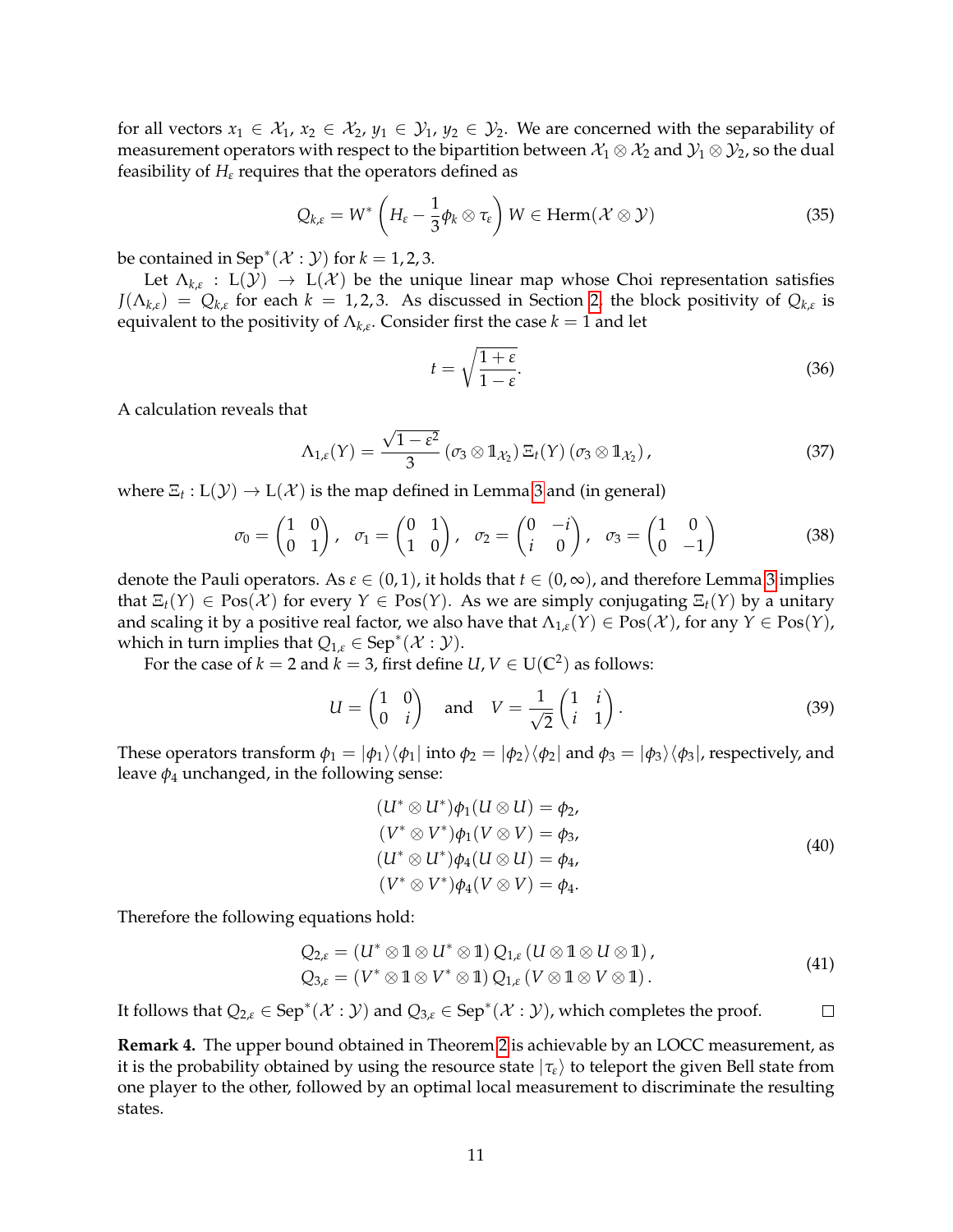### <span id="page-11-1"></span>**Discriminating four Bell states**

It is known that, for the perfect LOCC discrimination of all four Bell states using an auxiliary entangled state  $|\tau_{\varepsilon}\rangle$  as above, one requires that  $\varepsilon = 0$  (i.e., a maximally entangled pair of qubits is required). This fact follows from the method of [\[HSSH03\]](#page-21-1), for instance. Here we prove a more precise bound on the optimal probability of a correct discrimination, for every choice of  $\varepsilon \in [0,1]$ , along similar lines to the bound on three Bell states provided by Theorem [2.](#page-8-0) In the present case, in which all four Bell states are considered, the result is somewhat easier: one obtains an upper bound for PPT measurements that matches a bound that can be obtained by an LOCC measurement, implying that LOCC, separable, and PPT measurements are equivalent for this discrimination problem.

<span id="page-11-0"></span>**Theorem 5.** Let  $X_1 = X_2 = Y_1 = Y_2 = C^2$ , define  $X = X_1 \otimes X_2$  and  $Y = Y_1 \otimes Y_2$ , and let  $\varepsilon \in [0,1]$ . *For any PPT measurement*  ${P_1, P_2, P_3, P_4} \subset PPT(X : Y)$ , the success probability of discriminating the *states corresponding to the set*

$$
\{|\phi_1\rangle \otimes |\tau_{\varepsilon}\rangle, |\phi_2\rangle \otimes |\tau_{\varepsilon}\rangle, |\phi_3\rangle \otimes |\tau_{\varepsilon}\rangle, |\phi_4\rangle \otimes |\tau_{\varepsilon}\rangle\} \subset (\mathcal{X}_1 \otimes \mathcal{Y}_1) \otimes (\mathcal{X}_2 \otimes \mathcal{Y}_2),
$$
 (42)

assuming a uniform distribution  $p_1 = p_2 = p_3 = p_4 = 1/4$ , is at most

$$
\frac{1}{2}\left(1+\sqrt{1-\varepsilon^2}\right). \tag{43}
$$

*Proof.* One may formulate a cone program corresponding to state discrimination by PPT measurements along similar lines to the cone program for separable measurements, simply by replacing the cone Sep( $\mathcal{X} : \mathcal{Y}$ ) by the cone PPT( $\mathcal{X} : \mathcal{Y}$ ) of positive semidefinite operators whose partial transpose is positive semidefinite. This cone program is a semidefinite program, as discussed in [\[Cos13\]](#page-20-7), by virtue of the fact that partial transpose mapping is linear.

Consider the following operator:

$$
H_{\varepsilon} = \frac{1}{8} \Big[ 1\!\!1_{\mathcal{X}_1 \otimes \mathcal{Y}_1} \otimes \tau_{\varepsilon} + \sqrt{1 - \varepsilon^2} \, 1\!\!1_{\mathcal{X}_1 \otimes \mathcal{Y}_1} \otimes T_{\mathcal{X}_2}(\phi_4) \Big] \in \text{Herm}(\mathcal{X}_1 \otimes \mathcal{Y}_1 \otimes \mathcal{X}_2 \otimes \mathcal{Y}_2). \tag{44}
$$

It holds that

$$
\operatorname{Tr}(H_{\varepsilon}) = \frac{1}{2} \left( 1 + \sqrt{1 - \varepsilon^2} \right),\tag{45}
$$

so to complete the proof it suffices to prove that  $H_{\varepsilon}$  is dual feasible for the (semidefinite) cone program representing the PPT state discrimination problem under consideration. Dual feasibility will follow from the condition

$$
(T_{\mathcal{X}_1} \otimes T_{\mathcal{X}_2})\left(H_{\varepsilon} - \frac{1}{4} \phi_k \otimes \tau_{\varepsilon}\right) \in \text{Pos}(\mathcal{X}_1 \otimes \mathcal{Y}_1 \otimes \mathcal{X}_2 \otimes \mathcal{Y}_2)
$$
(46)

(which is sufficient but not necessary for feasibility) for  $k = 1, 2, 3, 4$ . One may observe that

$$
T_{\mathcal{X}_2}(\tau_{\varepsilon}) + \frac{\sqrt{1 - \varepsilon^2}}{2} \phi_4 = \frac{1}{2} \begin{pmatrix} 1 + \varepsilon & 0 & 0 & 0 \\ 0 & \frac{\sqrt{1 - \varepsilon^2}}{2} & \frac{\sqrt{1 - \varepsilon^2}}{2} & 0 \\ 0 & \frac{\sqrt{1 - \varepsilon^2}}{2} & \frac{\sqrt{1 - \varepsilon^2}}{2} & 0 \\ 0 & 0 & 0 & 1 - \varepsilon \end{pmatrix}
$$
(47)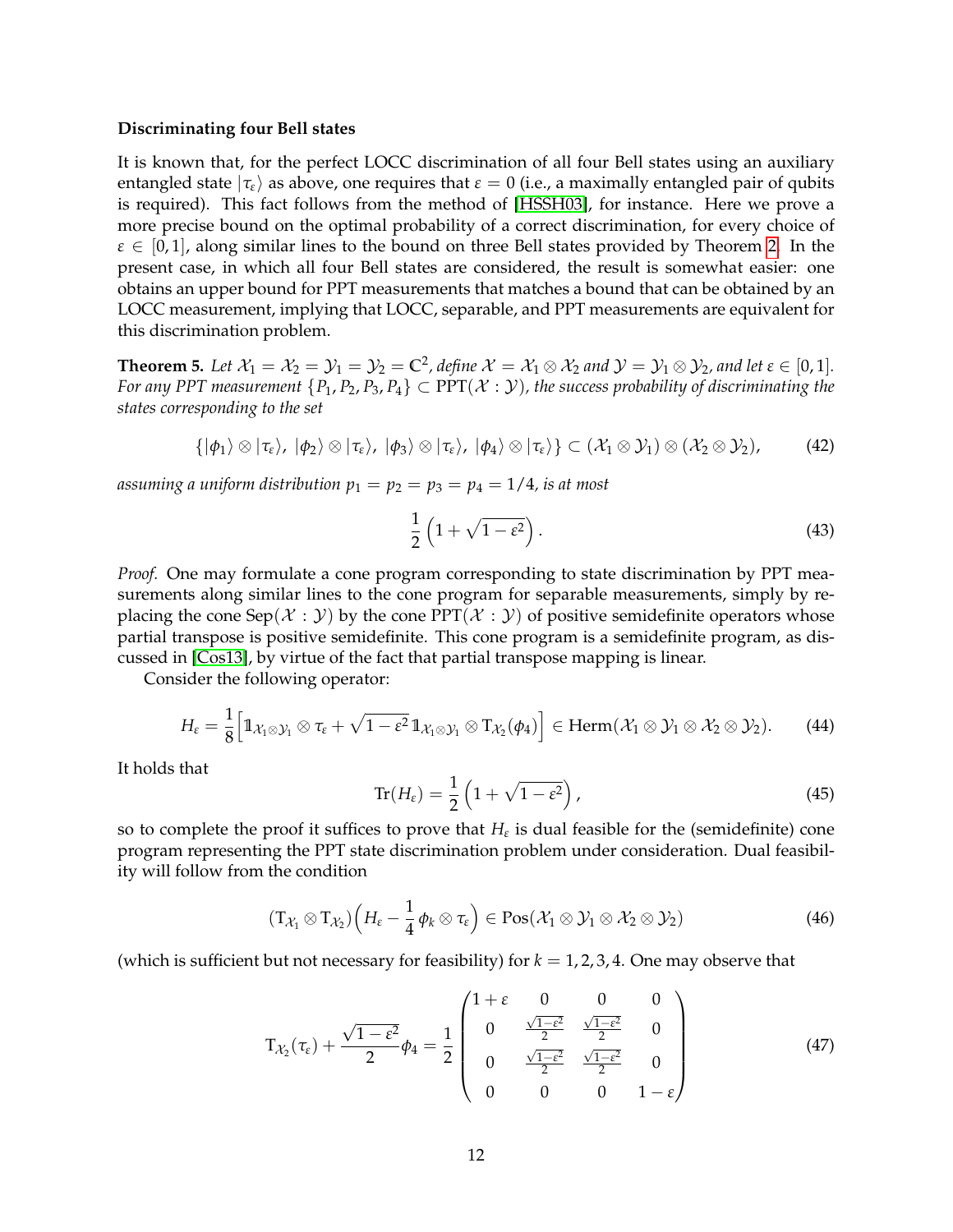<span id="page-12-2"></span>is positive semidefinite, from which it follows that

$$
(\mathsf{T}_{\mathcal{X}_1} \otimes \mathsf{T}_{\mathcal{X}_2})\left(H_{\varepsilon} - \frac{1}{4}\phi_1 \otimes \tau_{\varepsilon}\right) = \frac{1}{4}\phi_4 \otimes \mathsf{T}_{\mathcal{X}_2}(\tau_{\varepsilon}) + \frac{\sqrt{1-\varepsilon^2}}{8}\mathbb{1}_{\mathcal{X}_1 \otimes \mathcal{Y}_1} \otimes \phi_4
$$
(48)

is also positive semidefinite. A similar calculation holds for  $k = 2, 3, 4$ , which completes the proof.  $\Box$ 

**Remark 6.** Similar to Theorem [2,](#page-8-0) one has that the upper bound obtained by Theorem [5](#page-11-0) is optimal for LOCC measurements, as it is the probability obtained using teleportation.

## **4 State discrimination and unextendable product sets**

In this section, we study the state discrimination problem for collections of states formed by unextendable product sets. An orthonormal collection of product vectors

$$
\mathcal{A} = \{u_k \otimes v_k : k = 1, \ldots, N\} \subset \mathcal{X} \otimes \mathcal{Y}, \tag{49}
$$

for complex Euclidean spaces  $\mathcal{X} = \mathbb{C}^n$  and  $\mathcal{Y} = \mathbb{C}^m$ , is said to be an *unextendable product set* if it is impossible to find a nonzero product vector  $u \otimes v \in \mathcal{X} \otimes \mathcal{Y}$  that is orthogonal to every element of A [\[BDM](#page-19-4)<sup>+</sup>99]. That is, A is an unextendable product set if, for every choice of vectors  $u \in \mathcal{X}$ and  $v \in \mathcal{Y}$  satisfying either  $\langle u, u_k \rangle = 0$  or  $\langle v, v_k \rangle = 0$  for each  $k \in \{1, ..., N\}$ , one has that either  $u = 0$  or  $v = 0$  (or both).

Two subsections follow. The first subsection establishes a simple criterion for the states formed by any unextendable product set to be perfectly discriminated by separable measurements, and the second subsection proves that any set of states formed by taking the union of an unextendable product set  $A \subset \mathcal{X} \otimes \mathcal{Y}$  together with any pure state  $z \in \mathcal{X} \otimes \mathcal{Y}$  orthogonal to every element of  $\mathcal A$  cannot be perfectly discriminated by a separable measurement. (It is evident that PPT measurements allow a perfect discrimination in both cases.)

### **A criterion for perfect separable discrimination of an unextendable product set**

Here we provide a simple criterion for when an unextendable product set can be perfectly discriminated by separable measurements, and we use this criterion to show that there is an unextendable product set  $A \subset \mathcal{X} \otimes \mathcal{Y}$  that is not perfectly discriminated by any separable measurement when  $\mathcal{X}=\mathcal{Y}=\mathbb{C}^4.$  It is known that no unextendable product set  $\mathcal{A}\subset \mathcal{X}\otimes\mathcal{Y}$  spanning a proper subspace of  $\mathcal{X} \otimes \mathcal{Y}$  can be perfectly discriminated by an LOCC measurement [\[BDM](#page-19-4)<sup>+99]</sup>, while every unextendable product set can be discriminated perfectly by a PPT measurement. It is also known that every unextendable product set  $A \subset \mathcal{X} \otimes \mathcal{Y}$  can be perfectly discriminated by separable measurements in the case  $\mathcal{X} = \mathcal{Y} = \mathbb{C}^3$  [\[DMS](#page-20-13)<sup>+</sup>03].

The following notation will be used throughout this subsection. For  $\mathcal{X} = \mathbb{C}^n$ ,  $\mathcal{Y} = \mathbb{C}^m$ , and  $\mathcal{A}=\{u_k\otimes v_k:k=1,\ldots,N\}\subset\mathcal{X}\otimes\mathcal{Y}$  being an unextendable product set, we will write  $\mathcal{A}_k = \mathcal{A} \setminus \{u_k \otimes v_k\}$ , and define a set of rank-one product projections

<span id="page-12-0"></span>
$$
\mathcal{P}_k = \{xx^* \otimes yy^* : x \in \mathcal{X}, y \in \mathcal{Y}, ||x|| = ||y|| = 1, \text{ and } x \otimes y \perp \mathcal{A}_k\}
$$
(50)

for each  $k = 1, ..., N$ . One may interpret each element  $xx^* \otimes yy^*$  of  $\mathcal{P}_k$  as corresponding to a product vector *x* ⊗ *y* that could replace *u<sup>k</sup>* ⊗ *v<sup>k</sup>* in A, yielding a (not necessarily unextendable) orthonormal product set.

<span id="page-12-1"></span>The following theorem states that the sets  $P_1, \ldots, P_N$  defined above determine whether or not an unextendable product set can be perfectly discriminated by separable measurements.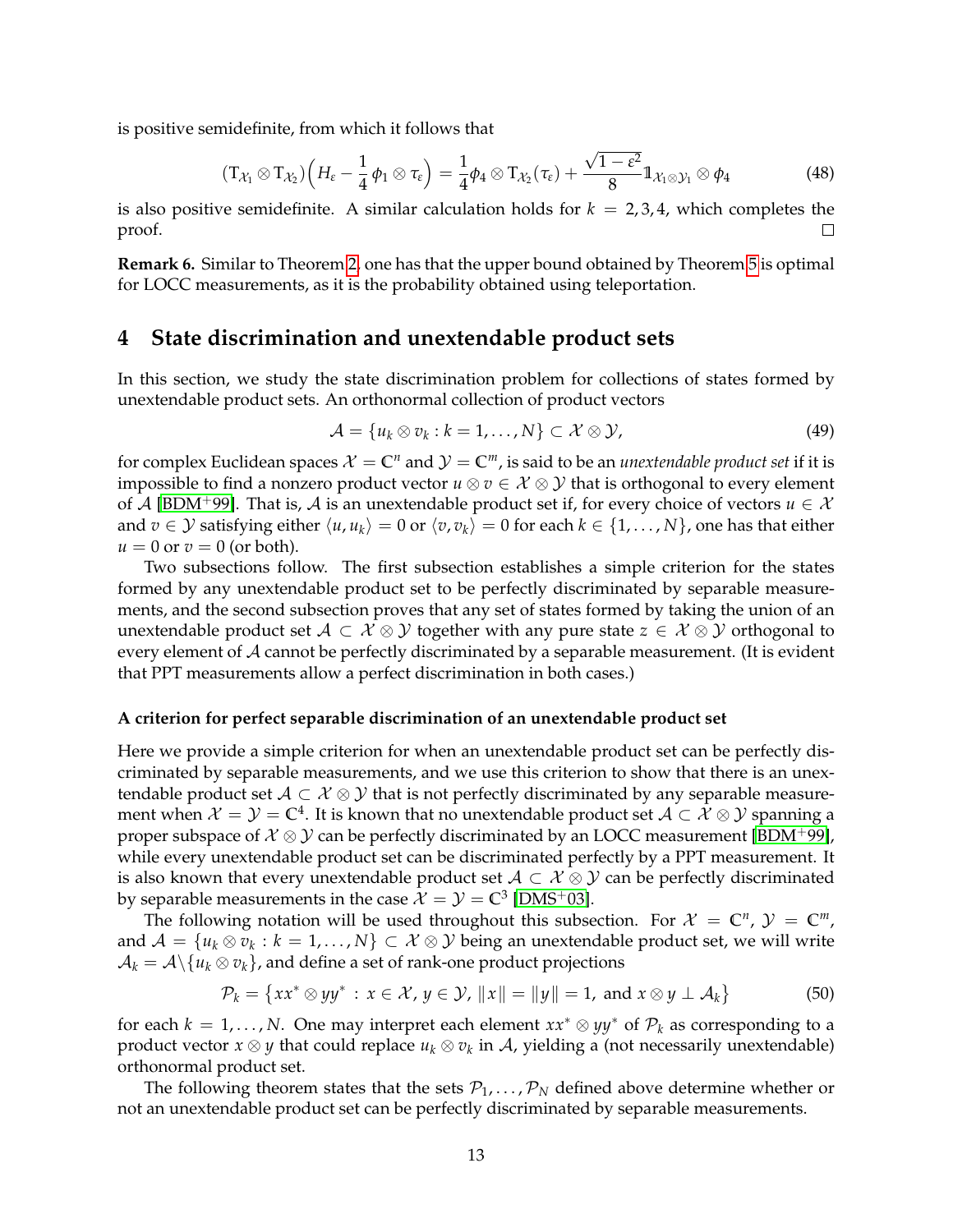**Theorem 7.** Let  $X = \mathbb{C}^n$  and  $\mathcal{Y} = \mathbb{C}^m$  be complex Euclidean spaces and let

$$
\mathcal{A} = \{u_k \otimes v_k : k = 1, \ldots, N\} \subset \mathcal{X} \otimes \mathcal{Y} \tag{51}
$$

*be an unextendable product set. The following two statements are equivalent:*

- *1. There exists a separable measurement*  $\{P_1,\ldots,P_N\} \subset \text{Sep}(\mathcal{X}:\mathcal{Y})$  *that perfectly discriminates the states represented by A (for any choice of nonzero probabilities*  $p_1, \ldots, p_N$ *).*
- *2.* For  $\mathcal{P}_1, \ldots, \mathcal{P}_N$  as defined in [\(50\)](#page-12-0), one has that the identity operator  $\mathbb{1}_\mathcal{X} \otimes \mathbb{1}_\mathcal{Y}$  can be written as a *nonnegative linear combination of projections in the set*  $P_1 \cup \cdots \cup P_N$ *.*

*Proof.* Assume first that statement 2 holds, so that one may write

$$
\mathbb{1}_{\mathcal{X}}\otimes\mathbb{1}_{\mathcal{Y}}=\sum_{k=1}^N\sum_{j=1}^{M_k}\lambda_{k,j}\,x_{k,j}x_{k,j}^*\otimes y_{k,j}y_{k,j}^*
$$
\n(52)

for some choice of positive integers  $M_1, \ldots, M_N$ , nonnegative real numbers  $\{\lambda_{k,j}\}\)$ , and product vectors  $\{x_{k,i} \otimes y_{k,i}\}$  satisfying

$$
x_{k,j}x_{k,j}^* \otimes y_{k,j}y_{k,j}^* \in \mathcal{P}_k
$$
\n
$$
(53)
$$

for each *k* ∈ {1, . . . , *N*} and *j* ∈ {1, . . . , *M<sub>k</sub>*}. Define

$$
P_k = \sum_{j=1}^{M_k} \lambda_{k,j} \, x_{k,j} x_{k,j}^* \otimes y_{k,j} y_{k,j}^* \tag{54}
$$

for each  $k \in \{1, ..., N\}$ . It is clear that  $\{P_1, ..., P_N\}$  is a separable measurement, and by the definition of the sets  $\mathcal{P}_1, \ldots, \mathcal{P}_N$  it necessarily holds that  $\langle P_k, u_\ell u_\ell^* \otimes v_\ell v_\ell^* \rangle = 0$  when  $k \neq \ell$ . This implies that  $\{P_1, \ldots, P_N\}$  perfectly discriminates the states represented by A, and therefore implies that statement 1 holds.

Now assume that statement 1 holds: there exists a separable measurement  $\{P_1, \ldots, P_N\}$  that perfectly discriminates the states represented by  ${\cal A}.$  As each measurement operator  $P_k$  is separable, it is possible to write

$$
P_k = \sum_{j=1}^{M_k} \lambda_{k,j} \, x_{k,j} x_{k,j}^* \otimes y_{k,j} y_{k,j}^* \tag{55}
$$

for some choice of nonnegative integers  $\{M_k\}$ , positive real numbers  $\{\lambda_{k,i}\}\$ , and unit vectors  ${x_{k,j}: j = 1, \ldots, M_k} \subset \mathcal{X}$  and  ${y_{k,j}: j = 1, \ldots, M_k} \subset \mathcal{Y}$ . The assumption that this measurement perfectly discriminates  $\mathcal A$  implies that  $x_{k,j}\otimes y_{k,j}\perp\mathcal A_k$ , and therefore  $x_{k,j}x_{k,j}^*\otimes y_{k,j}y_{k,j}^*\in\mathcal P_k$ , for each  $k = 1, ..., N$  and  $j = 1, ..., M_k$ . As  $P_1 + \cdots + P_N = 1_{\mathcal{X}} \otimes 1_{\mathcal{Y}}$ , it follows that statement 2 holds.  $\Box$ 

It is not immediately clear that Theorem [7](#page-12-1) is useful for determining whether or not any particular unextendable product set can be discriminated by separable measurements, but indeed it is. What makes this so is the fact that each set  $\mathcal{P}_k$  is necessarily finite, as the following proposition establishes.

<span id="page-13-0"></span>**Proposition 8.** Let  $\mathcal X$  and  $\mathcal Y$  be complex Euclidean spaces, let  $\mathcal A=\{u_k\otimes v_k:k=1,\ldots,N\}\subset \mathcal X\otimes\mathcal Y$ *be an unextendable product set, and let*  $P_1, \ldots, P_N$  *be as defined in* [\(50\)](#page-12-0). The sets  $P_1, \ldots, P_N$  are finite.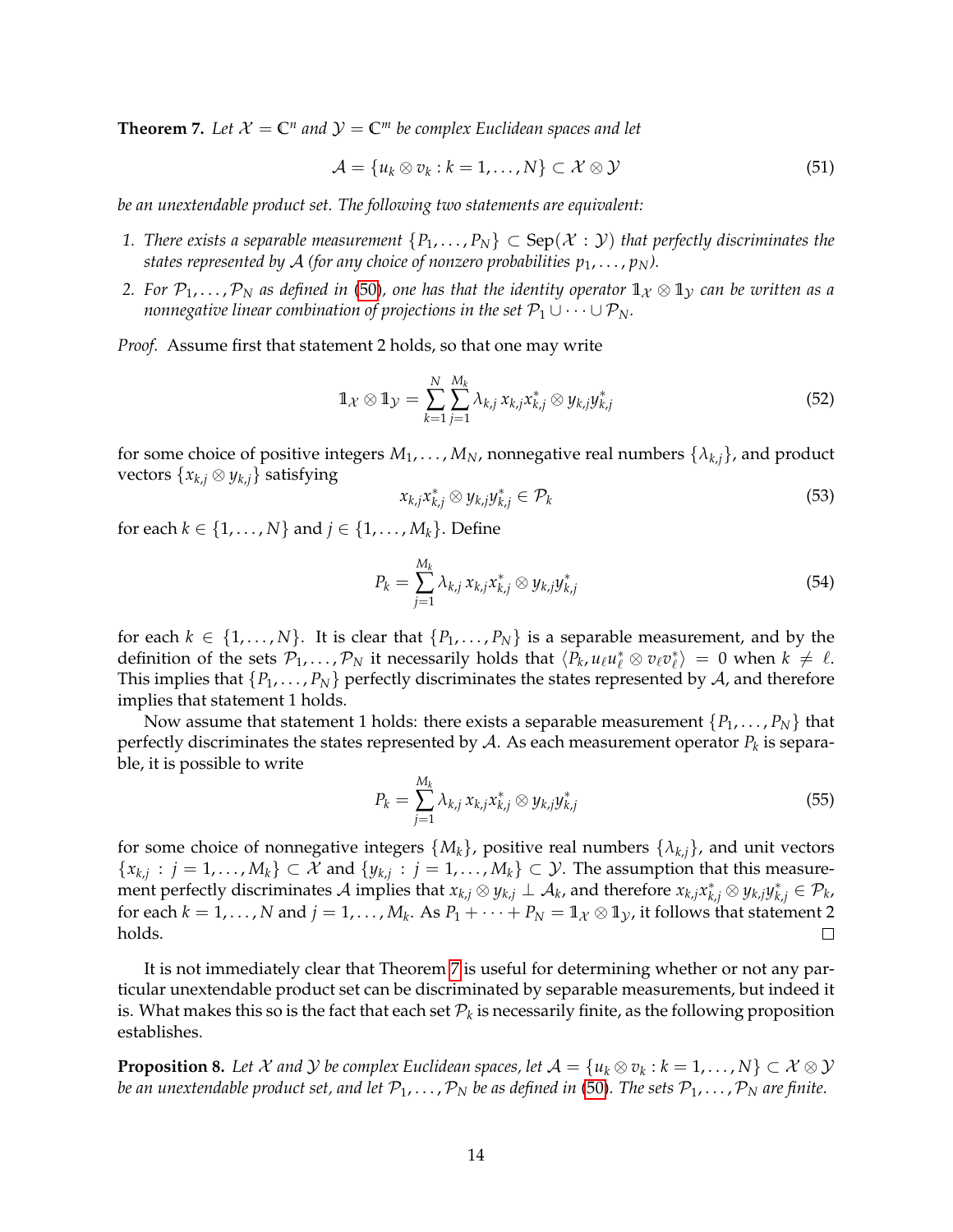<span id="page-14-0"></span>*Proof.* Assume toward contradiction that  $\mathcal{P}_k$  is infinite for some choice of  $k \in \{1, \ldots, N\}$ . There are finitely many subsets  $S \subseteq \{1, ..., k-1, k+1, ..., N\}$ , so there must exist at least one such subset *S* with the property that there are infinitely many pairwise nonparallel product vectors of the form  $x \otimes y$  such that  $x \perp u_j$  for every  $j \in S$  and  $y \perp v_j$  for every  $j \not\in \mathcal{S}$ . This implies that both the subspace of  $X$  orthogonal to  $\{u_j : j \in S\}$  and the subspace of  $Y$  orthogonal to  $\{v_j : j \notin S\}$ have dimension at least 1, and at least one of them has dimension at least 2. It follows that there must exist a unit product vector  $x \otimes y$  with three properties: (i)  $x \perp u_j$  for every  $j \in S$ , (ii)  $y \perp v_j$ for every  $j \notin \mathcal{S}$ , and (iii)  $x \otimes y \perp u_k \otimes v_k$ . This contradicts the fact that  $\mathcal{A}$  is unextendable, and therefore completes the proof.  $\Box$ 

Given Proposition [8,](#page-13-0) it becomes straightforward to make use of Theorem [7](#page-12-1) computationally. The sets  $\mathcal{P}_1, \ldots, \mathcal{P}_N$  can be computed by iterating over all  $S \subseteq \{1, \ldots, k-1, k+1, \ldots, N\}$  and finding the (at most one) product state orthogonal to  $\{u_j : j \in S\}$  on X and  $\{v_j : j \notin S\}$  on Y. Then, the second statement in Theorem [7](#page-12-1) can be checked through the use of linear programming (and even by hand in some cases).

### **Example**

We now present an example of an unextendable product set in  $\mathcal{X} \otimes \mathcal{Y}$ , for  $\mathcal{X} = \mathcal{Y} = \mathbb{C}^4$ , that cannot be perfectly discriminated by separable measurements. In particular, let  $A$  be the unextendable product set consisting of 8 states that were found in [\[Fen06\]](#page-20-14):

$$
\begin{aligned}\n|\phi_1\rangle &= |0\rangle|0\rangle, & |\phi_5\rangle &= (|1\rangle + |2\rangle + |3\rangle) (|0\rangle - |1\rangle + |2\rangle) / 3, \\
|\phi_2\rangle &= |1\rangle (|0\rangle - |2\rangle + |3\rangle) / \sqrt{3}, & |\phi_6\rangle &= (|0\rangle - |2\rangle + |3\rangle) |2\rangle / \sqrt{3}, \\
|\phi_3\rangle &= |2\rangle (|0\rangle + |1\rangle - |3\rangle) / \sqrt{3}, & |\phi_7\rangle &= (|0\rangle + |1\rangle - |3\rangle) |1\rangle / \sqrt{3}, \\
|\phi_4\rangle &= |3\rangle|3\rangle, & |\phi_8\rangle &= (|0\rangle - |1\rangle + |2\rangle) (|0\rangle + |1\rangle + |2\rangle) / 3.\n\end{aligned}
$$
(56)

For each  $k = 1, \ldots, 8$ , there are exactly 6 product states contained in  $\mathcal{A}_k$  for each choice of  $k$ , which we represent by product vectors  $|\phi_{k,j}\rangle$  for  $j = 1, \ldots, 6$ . To be explicit, these states are as follows (where we have omitted normalization factors for brevity):

$$
|\phi_{1,1}\rangle = |0\rangle|0\rangle,
$$
  
\n
$$
|\phi_{1,2}\rangle = (|0\rangle + |1\rangle - |3\rangle) (|0\rangle + |2\rangle),
$$
  
\n
$$
|\phi_{1,3}\rangle = (|0\rangle - |1\rangle) (|0\rangle + |1\rangle - |3\rangle),
$$
  
\n
$$
|\phi_{2,1}\rangle = |1\rangle (|0\rangle - |2\rangle + |3\rangle),
$$
  
\n
$$
|\phi_{2,2}\rangle = (|0\rangle + |1\rangle - |3\rangle) |2\rangle,
$$
  
\n
$$
|\phi_{3,1}\rangle = |2\rangle (|0\rangle + |1\rangle - |3\rangle),
$$
  
\n
$$
|\phi_{3,1}\rangle = |2\rangle (|0\rangle + |1\rangle - |3\rangle),
$$
  
\n
$$
|\phi_{3,2}\rangle = (|0\rangle - |2\rangle + |3\rangle) |1\rangle,
$$
  
\n
$$
|\phi_{3,3}\rangle = (|2\rangle - |3\rangle) |0\rangle,
$$
  
\n
$$
|\phi_{4,1}\rangle = |3\rangle|3\rangle,
$$
  
\n
$$
|\phi_{4,2}\rangle = (|0\rangle + |1\rangle - |2\rangle) (|2\rangle + |3\rangle),
$$
  
\n
$$
|\phi_{4,3}\rangle = (|1\rangle + |3\rangle) (|0\rangle + |1\rangle - |3\rangle),
$$
  
\n
$$
|\phi_{5,1}\rangle = (|1\rangle + |2\rangle + |3\rangle) (|0\rangle - |1\rangle + |2\rangle),
$$
  
\n
$$
|\phi_{5,2}\rangle = |1\rangle (2|0\rangle + |2\rangle - |3\rangle),
$$
  
\n
$$
|\phi_{5,3}\rangle = |3\rangle|0\rangle,
$$

$$
|\phi_{1,4}\rangle = (|0\rangle - |1\rangle + |2\rangle) (|0\rangle - |1\rangle + |2\rangle),
$$
  
\n
$$
|\phi_{1,5}\rangle = (|0\rangle + |2\rangle) (|0\rangle - |2\rangle + |3\rangle),
$$
  
\n
$$
|\phi_{1,6}\rangle = (|0\rangle - |2\rangle + |3\rangle) (|0\rangle - |1\rangle),
$$
  
\n
$$
|\phi_{2,4}\rangle = (|0\rangle - |1\rangle + |2\rangle) (|1\rangle - 2|2\rangle + |3\rangle),
$$
  
\n
$$
|\phi_{2,5}\rangle = (|1\rangle + |2\rangle + |3\rangle) (|0\rangle - |1\rangle - 2|2\rangle),
$$
  
\n
$$
|\phi_{2,6}\rangle = (|1\rangle - |3\rangle) |0\rangle,
$$
  
\n
$$
|\phi_{3,4}\rangle = (|1\rangle + |2\rangle + |3\rangle) (|0\rangle + 2|1\rangle + |2\rangle),
$$
  
\n
$$
|\phi_{3,5}\rangle = (|0\rangle - |1\rangle + |2\rangle) (2|1\rangle - |2\rangle - |3\rangle),
$$
  
\n
$$
|\phi_{3,6}\rangle = (|0\rangle - |2\rangle) |3\rangle,
$$
  
\n
$$
|\phi_{4,4}\rangle = (|2\rangle + |3\rangle) (|0\rangle - |2\rangle + |3\rangle),
$$
  
\n
$$
|\phi_{4,5}\rangle = (|1\rangle + |2\rangle + |3\rangle) (|1\rangle + |2\rangle + |3\rangle),
$$
  
\n
$$
|\phi_{5,4}\rangle = (|0\rangle - |2\rangle - 2|3\rangle) |2\rangle,
$$
  
\n
$$
|\phi_{5,5}\rangle = |2\rangle (2|0\rangle - |1\rangle + |3\rangle),
$$
  
\n
$$
|\phi_{5,6}\rangle = (|0\rangle + |1\rangle + 2|3\rangle) |1\rangle,
$$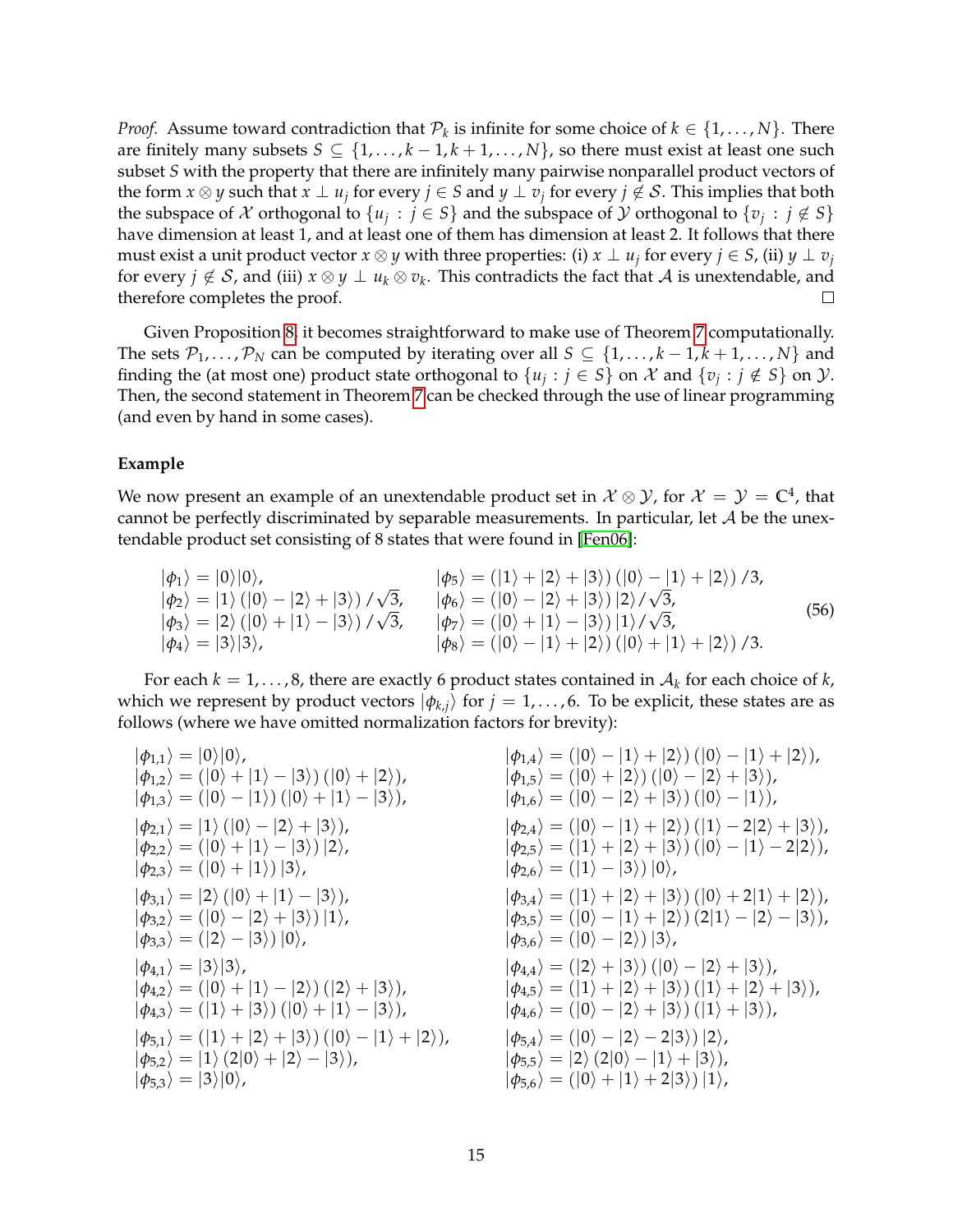<span id="page-15-3"></span>
$$
|\phi_{6,1}\rangle = (|0\rangle - |2\rangle + |3\rangle) |2\rangle,
$$
  
\n
$$
|\phi_{6,2}\rangle = |3\rangle (|0\rangle - |2\rangle),
$$
  
\n
$$
|\phi_{6,3}\rangle = |0\rangle (|2\rangle - |3\rangle),
$$
  
\n
$$
|\phi_{7,1}\rangle = (|0\rangle + |1\rangle - |3\rangle) |1\rangle,
$$
  
\n
$$
|\phi_{7,2}\rangle = |0\rangle (|1\rangle - |3\rangle),
$$
  
\n
$$
|\phi_{7,3}\rangle = |1\rangle (|0\rangle + |1\rangle - |3\rangle),
$$
  
\n
$$
|\phi_{7,4}\rangle = (|0\rangle + |2\rangle + |3\rangle) |1\rangle,
$$
  
\n
$$
|\phi_{7,5}\rangle = (2|1\rangle - |2\rangle - |3\rangle) |1\rangle + |2\rangle + |3\rangle),
$$
  
\n
$$
|\phi_{7,6}\rangle = (|0\rangle + 2|1\rangle + |2\rangle) |1\rangle + |2\rangle + |3\rangle),
$$
  
\n
$$
|\phi_{7,7}\rangle = (|0\rangle + |1\rangle - |3\rangle),
$$
  
\n
$$
|\phi_{7,8}\rangle = (|0\rangle - |1\rangle + |2\rangle) |0\rangle + |1\rangle + |2\rangle),
$$
  
\n
$$
|\phi_{8,1}\rangle = (|0\rangle - |1\rangle + |2\rangle) |0\rangle + |1\rangle + |2\rangle),
$$
  
\n
$$
|\phi_{8,2}\rangle = |1\rangle (|0\rangle - |2\rangle - 2|3\rangle),
$$
  
\n
$$
|\phi_{8,3}\rangle = (2|0\rangle - |1\rangle + |3\rangle) |1\rangle,
$$
  
\n
$$
|\phi_{8,6}\rangle = |2\rangle (|0\rangle + |1\rangle + |23\rangle).
$$

One may verify by a computer that **1** ⊗ **1** is not contained in the convex cone generated by

<span id="page-15-0"></span>
$$
\{|\phi_{k,j}\rangle\langle\phi_{k,j}| \,:\, k=1,\ldots,8, \,j=1,\ldots,6\}.
$$
\n
$$
(57)
$$

(In fact,  $1 \otimes 1$  is not in the linear span of the set [\(57\)](#page-15-0).) Theorem [7](#page-12-1) therefore implies that this unextendable product set is not perfectly discriminated by separable measurements.

#### **Impossibility to discriminate an unextendable product set plus one more pure state**

Next, we prove an upper bound on the probability to correctly discriminate any unextendable product set, together with one extra pure state orthogonal to the members of the unextendable product set, by a separable measurement. Central to the proof of this statement is a family of positive linear maps previously studied in the literature [\[Ter01,](#page-21-11) [BGR05\]](#page-19-5).

Before proving this fact, we note that it is fairly straightforward to obtain a qualitative result along similar lines: if a separable measurement were able to perfectly discriminate a particular product set from any state orthogonal to this product set, there would necessarily be a separable measurement operator orthogonal to the space spanned by the product set, implying that some nonzero product state must be orthogonal to the product set (and therefore the product set must be extendable). Related results based on this sort of argument may be found in [\[Ban11\]](#page-19-6). An advantage of the method described in the present paper is that one obtains precise bounds on the optimal discrimination probability, as opposed to a statement that a perfect discrimination is not possible.

The following lemma is required for the proof of the theorem below.

<span id="page-15-1"></span>**Lemma 9** (Terhal). For given complex Euclidean spaces  $X = \mathbb{C}^n$  and  $\mathcal{Y} = \mathbb{C}^m$ , and any unextendable *product set*

$$
\mathcal{A} = \{u_k \otimes v_k : k = 1, \ldots, N\} \subset \mathcal{X} \otimes \mathcal{Y}, \tag{58}
$$

*there exists a positive real number*  $\lambda_A > 0$  *such that* 

$$
(\mathbb{1}_{\mathcal{X}}\otimes y^*)\left(\sum_{k=1}^N u_k u_k^* \otimes v_k v_k^*\right) (\mathbb{1}_{\mathcal{X}}\otimes y) - \lambda_{\mathcal{A}}\|y\|^2 \mathbb{1}_{\mathcal{X}} \in \text{Pos}(\mathcal{X}),\tag{59}
$$

*for every*  $y \in \mathcal{Y}$ *.* 

<span id="page-15-2"></span>A proof of the lemma, as well as a constructive procedure to calculate a bound on  $\lambda_{A}$ , can be found in [\[Ter01\]](#page-21-11).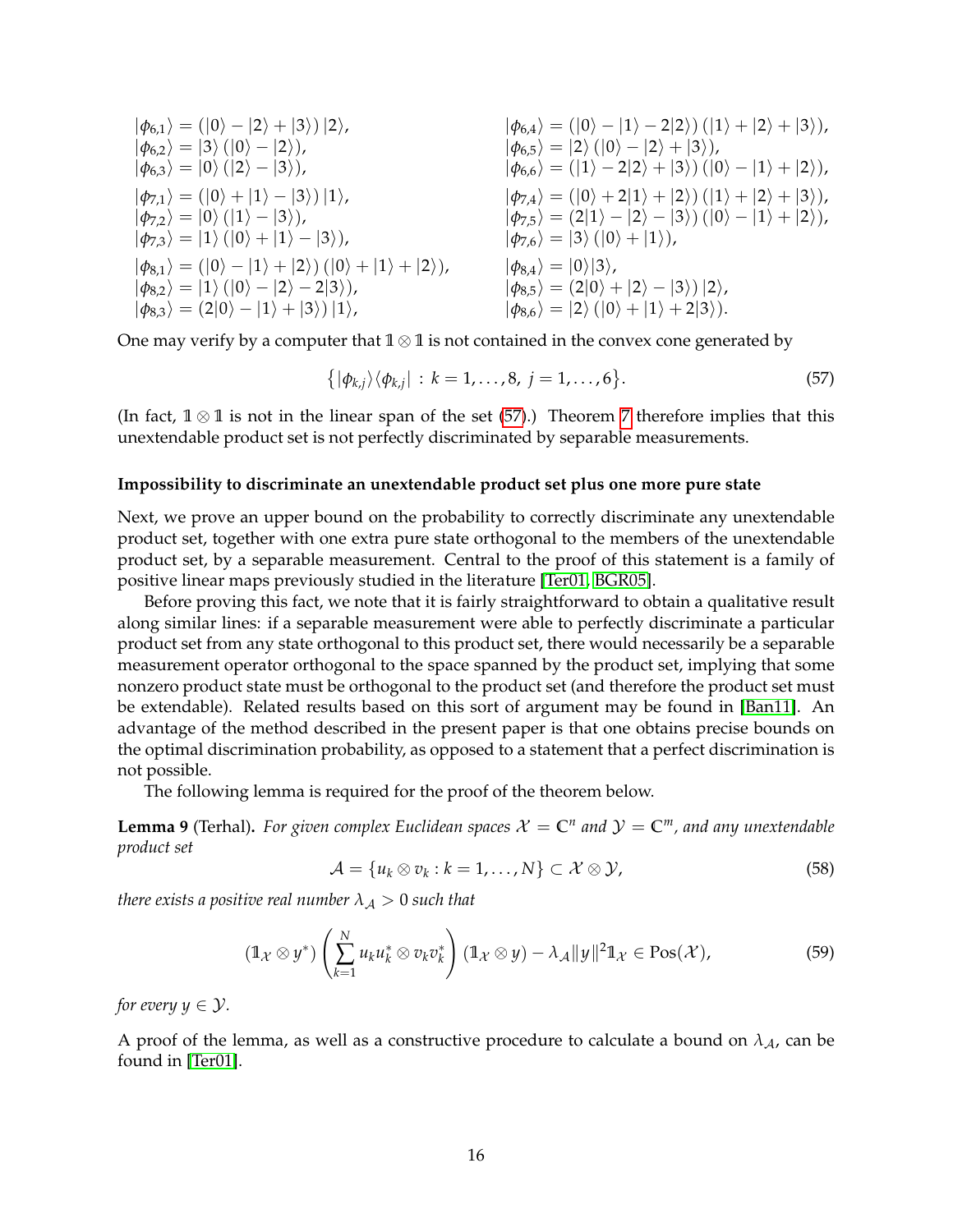**Theorem 10.** Let  $X = \mathbb{C}^n$  and  $\mathcal{Y} = \mathbb{C}^m$  be complex Euclidean spaces, let

$$
\mathcal{A} = \{u_k \otimes v_k : k = 1, \ldots, N\} \subset \mathcal{X} \otimes \mathcal{Y} \tag{60}
$$

*be an unextendable product set, and let z* ∈ X ⊗ Y *be a unit vector orthogonal to* A*. Assuming a uniform selection, the probability to correctly discriminate the states corresponding to the set* A ∪ {*z*} *by a separable measurement, assuming a uniform selection of states, is upper-bounded by*

$$
1 - \frac{\lambda_{\mathcal{A}}}{(N+1)\delta},\tag{61}
$$

*where*  $\lambda_{\cal A}$  *is a positive real number satisfying the requirements of Lemma [9](#page-15-1) and*  $\delta = \|\text{Tr}_{{\cal X}}(zz^*)\|.$ 

*Proof.* Consider the following Hermitian operator:

$$
H = \frac{1}{N+1} \left( \sum_{k=1}^{N} u_k u_k^* \otimes v_k v_k^* + \left( 1 - \frac{\lambda_{\mathcal{A}}}{\delta} \right) z z^* \right).
$$
 (62)

We want to show that *H* is a feasible solution of the dual problem [\(15\)](#page-6-0) for the state discrimination problem under consideration. It is clear that

$$
H - \frac{1}{N+1} u_k u_k^* \otimes v_k v_k^* \in \text{Pos}(\mathcal{X} \otimes \mathcal{Y}) \subset \text{Sep}^*(\mathcal{X} : \mathcal{Y})
$$
 (63)

for  $k = 1, \ldots, N$ . The remaining constraint left to be checked is the following:

$$
H - \frac{1}{N+1}zz^* = \frac{1}{N+1} \left( \sum_{k=1}^N u_k u_k^* \otimes v_k v_k^* - \frac{\lambda_{\mathcal{A}}}{\delta} z z^* \right) \in \text{Sep}^*(\mathcal{X}:\mathcal{Y}). \tag{64}
$$

Using the fact that

<span id="page-16-0"></span>
$$
\delta \|y\|^2 \mathbb{1}_{\mathcal{X}} - (\mathbb{1}_{\mathcal{X}} \otimes y^*) zz^* (\mathbb{1}_{\mathcal{X}} \otimes y) \in \text{Pos}(\mathcal{X}), \tag{65}
$$

for any  $y \in \mathcal{Y}$ , together with Lemma [9,](#page-15-1) one has that

$$
\left(\mathbb{1} \otimes y\right)^{*}\left(\sum_{k=1}^{N} u_{k} u_{k}^{*} \otimes v_{k} v_{k}^{*} - \frac{\lambda_{\mathcal{A}}}{\delta} z z^{*}\right)\left(\mathbb{1} \otimes y\right) \in \text{Pos}(\mathcal{X})\tag{66}
$$

and therefore the constraint [\(65\)](#page-16-0) is satisfied. Finally, it holds that

$$
\text{Tr}(H) = 1 - \frac{\lambda_{\mathcal{A}}}{(N+1)\delta},\tag{67}
$$

 $\Box$ 

which completes the proof.

## **Example**

Theorem [10](#page-15-2) allow us to find specific bounds for the probability of correctly discriminating certain sets of states. For instance, here we consider the following unextendable product set in  $\mathcal{X} \otimes \mathcal{Y}$ for  $\mathcal{X}=\mathcal{Y}=\mathbb{C}^3$ , commonly known as the *tiles set*:

$$
|\phi_1\rangle = |0\rangle \left(\frac{|0\rangle - |1\rangle}{\sqrt{2}}\right), \quad |\phi_2\rangle = |2\rangle \left(\frac{|1\rangle - |2\rangle}{\sqrt{2}}\right), \quad |\phi_3\rangle = \left(\frac{|0\rangle - |1\rangle}{\sqrt{2}}\right)|2\rangle, \quad |\phi_4\rangle = \left(\frac{|1\rangle - |2\rangle}{\sqrt{2}}\right)|0\rangle, \quad |\phi_5\rangle = \frac{1}{3} (|0\rangle + |1\rangle + |2\rangle) (|0\rangle + |1\rangle + |2\rangle).
$$
 (68)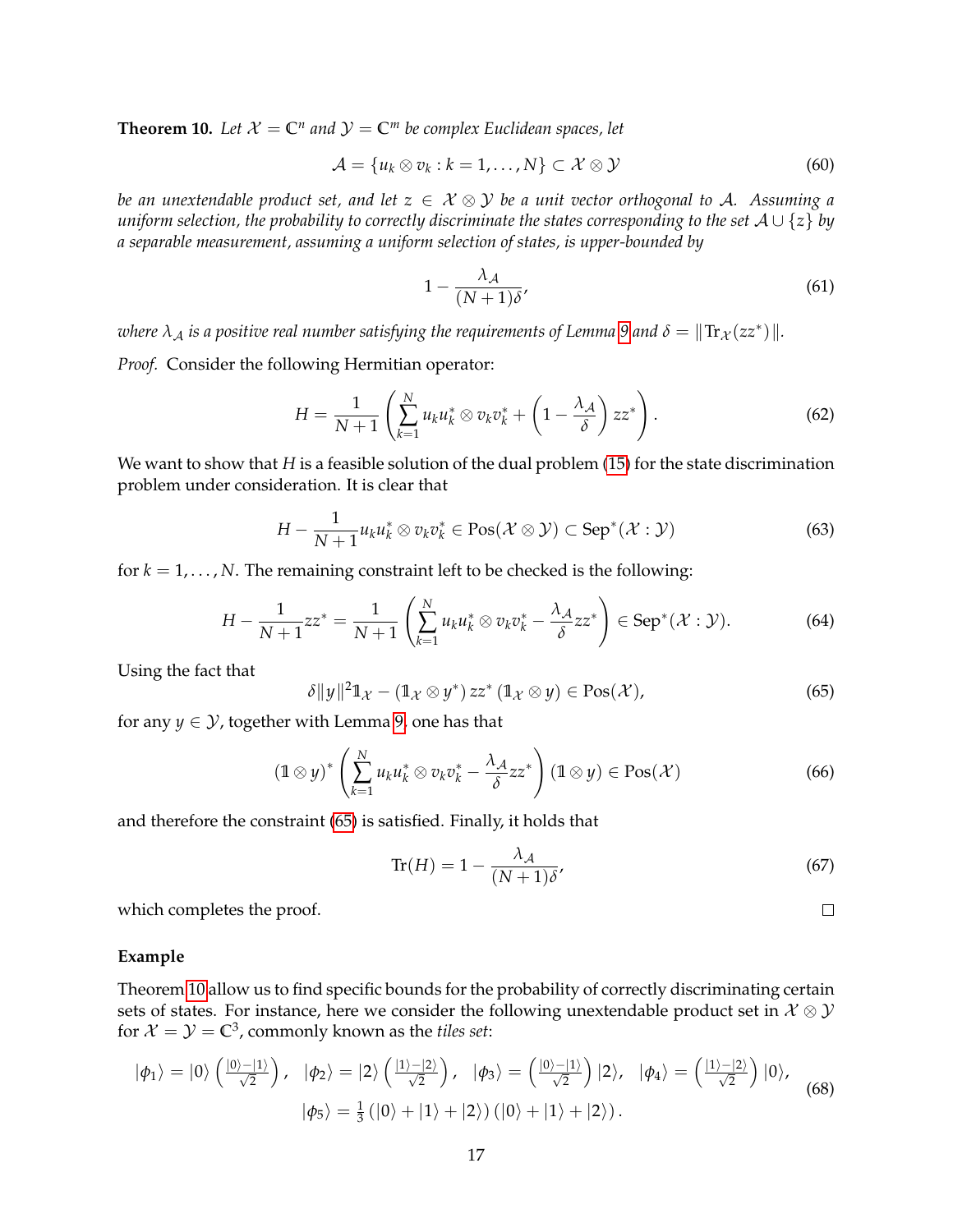<span id="page-17-1"></span>For a pure state orthogonal to this set, one may take

$$
|\psi\rangle = \frac{1}{2} (|0\rangle|0\rangle + |0\rangle|1\rangle - |0\rangle|2\rangle - |1\rangle|2\rangle).
$$
 (69)

Using the procedure described in [\[Ter01\]](#page-21-11), one obtains

$$
\lambda_{\mathcal{A}} \ge \frac{1}{9} \left( 1 - \sqrt{\frac{5}{6}} \right)^2. \tag{70}
$$

Therefore, if we assume that each state is selected with probability 1/6, the maximum probability of correctly discriminating the set  $\{|\phi_1\rangle, \ldots, |\phi_5\rangle, |\psi\rangle\}$  by a separable measurement is at most

$$
1 - \frac{1}{54} \frac{\left(1 - \sqrt{\frac{5}{6}}\right)^2}{\cos\left(\frac{\pi}{8}\right)^2} < 1 - 1.647 \times 10^{-4}.\tag{71}
$$

# **5 An optimal bound on discriminating the Yu–Duan–Ying states**

In this section we prove a tight bound of 3/4 on the maximum success probability for any LOCC measurement to discriminate the set of states [\(6\)](#page-3-0) exhibited by Yu, Duan, and Ying [\[YDY12\]](#page-21-7), assuming a uniform selection of states. The fact that this bound can be achieved by an LOCC measurement is trivial: if Alice and Bob measure their parts of the states with respect to the standard basis, they can easily discriminate  $|\phi_1\rangle$ ,  $|\phi_2\rangle$ , and  $|\phi_4\rangle$ , erring only in the case that they receive  $|\phi_3\rangle$ . The fact that this bound is optimal will be proved by exhibiting a feasible solution *H* to the dual problem [\(15\)](#page-6-0), corresponding to the state discrimination problem at hand, such that  $Tr(H) = 3/4.$ 

It is convenient for the analysis that follows to make use of the correspondence between operators and vectors given by the linear function defined by the action

$$
\text{vec}(|k\rangle\langle j|) = |k\rangle|j\rangle\tag{72}
$$

on standard basis vectors. With respect to this correspondence, the states [\(6\)](#page-3-0) are given by tensor products of the Pauli operators [\(38\)](#page-10-0) as follows:

$$
|\phi_1\rangle = \frac{1}{2}\text{vec}(U_1), \quad |\phi_2\rangle = \frac{1}{2}\text{vec}(U_2), \quad |\phi_3\rangle = \frac{1}{2}\text{vec}(U_3), \text{ and } |\phi_4\rangle = \frac{1}{2}\text{vec}(U_4),
$$
 (73)

for

$$
U_1 = \sigma_0 \otimes \sigma_0 = \begin{pmatrix} 1 & 0 & 0 & 0 \\ 0 & 1 & 0 & 0 \\ 0 & 0 & 1 & 0 \\ 0 & 0 & 0 & 1 \end{pmatrix}, \qquad U_2 = \sigma_1 \otimes \sigma_1 = \begin{pmatrix} 0 & 0 & 0 & 1 \\ 0 & 0 & 1 & 0 \\ 0 & 1 & 0 & 0 \\ 1 & 0 & 0 & 0 \end{pmatrix}, \qquad (74)
$$

$$
U_3 = i\sigma_2 \otimes \sigma_1 = \begin{pmatrix} 0 & 0 & 0 & 1 \\ 0 & 0 & 1 & 0 \\ 0 & -1 & 0 & 0 \\ -1 & 0 & 0 & 0 \end{pmatrix}, \qquad U_4 = \sigma_3 \otimes \sigma_1 = \begin{pmatrix} 0 & 1 & 0 & 0 \\ 1 & 0 & 0 & 0 \\ 0 & 0 & 0 & -1 \\ 0 & 0 & -1 & 0 \end{pmatrix}.
$$
 (75)

<span id="page-17-0"></span>A feasible solution of the dual problem [\(15\)](#page-6-0) is based on a construction of block positive operators that correspond, via the Choi isomorphism, to the family of positive maps introduced by Breuer and Hall [\[Bre06,](#page-20-9) [Hal06\]](#page-20-10).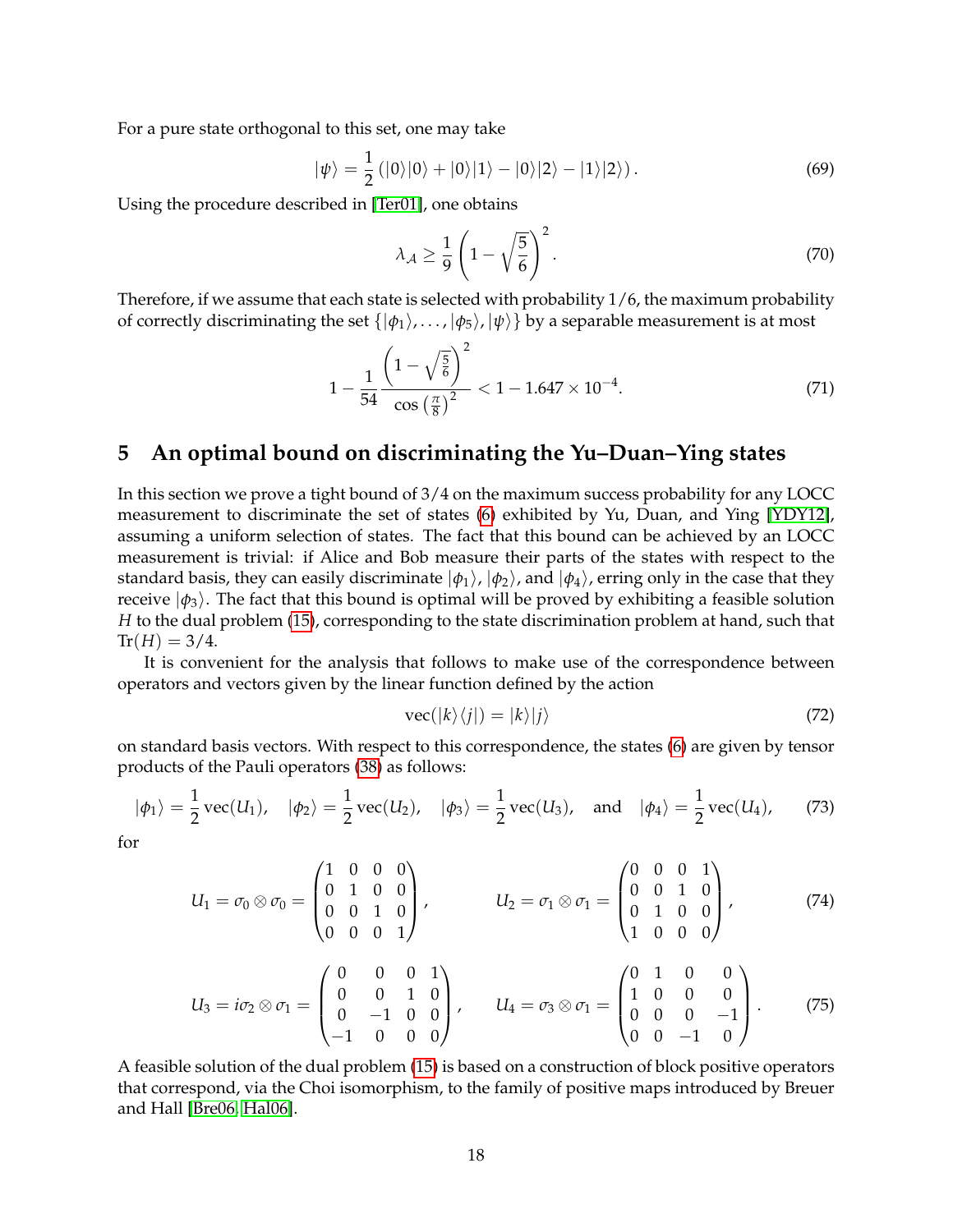**Proposition 11** (Breuer–Hall). Let  $X = Y = \mathbb{C}^n$  and let  $U, V \in U(Y, X)$  be unitary operators such  $t$ hat U $^{\intercal}V \in \mathrm{U}(\mathcal{Y})$  is skew-symmetric:  $(V^{\intercal}U)^{\intercal} = -V^{\intercal}U.$  It holds that

$$
\mathbb{1}_{\mathcal{X}} \otimes \mathbb{1}_{\mathcal{Y}} - \text{vec}(U) \operatorname{vec}(U)^{*} - \mathbb{1}_{\mathcal{X}} (\operatorname{vec}(V) \operatorname{vec}(V)^{*}) \in \operatorname{Sep}^{*}(\mathcal{X} : \mathcal{Y}).
$$
 (76)

*Proof.* For every unit vector  $y \in \mathcal{Y}$ , one has

$$
(\mathbb{1}_{\mathcal{X}} \otimes y^*)(\mathbb{1}_{\mathcal{X}} \otimes \mathbb{1}_{\mathcal{Y}} - vec(U) vec(U)^* - T_{\mathcal{X}}(vec(V) vec(V)^*)) (\mathbb{1}_{\mathcal{X}} \otimes y)
$$
  
=  $\mathbb{1}_{\mathcal{X}} - U\overline{y}y^{\mathsf{T}}U^* - \overline{V}yy^*V^{\mathsf{T}}.$  (77)

As it holds that *V* <sup>T</sup>*U* is skew-symmetric, we have

<span id="page-18-0"></span>
$$
\langle \overline{V}y, U\overline{y} \rangle = y^* V^{\mathsf{T}} U \overline{y} = \langle y y^{\mathsf{T}}, V^{\mathsf{T}} U \rangle = 0,
$$
 (78)

as the last inner product is between a symmetric and a skew-symmetric operator. Because *U* and *V* are unitary, it follows that  $U\overline{y}y^{\dagger}U^* + \overline{V}yy^*V^{\dagger}$  is a rank two orthogonal projection, so the operator represented by [\(77\)](#page-18-0) is also a projection and is therefore positive semidefinite.  $\Box$ 

**Remark 12.** The assumption of Proposition [11](#page-17-0) requires *n* to be even, as skew-symmetric unitary operators exist only in even dimensions.

Now, for one of the four states  $\rho_1 = |\phi_1\rangle\langle\phi_1|$ ,  $\rho_2 = |\phi_2\rangle\langle\phi_2|$ ,  $\rho_3 = |\phi_3\rangle\langle\phi_3|$ , or  $\rho_4 = |\phi_4\rangle\langle\phi_4|$ drawn with uniform probabilities  $p_1 = \cdots = p_4 = 1/4$ , one has that the following operator is a feasible solution to the dual problem [\(15\)](#page-6-0):

$$
H = \frac{1}{16} (\mathbb{1}_{\mathcal{X}} \otimes \mathbb{1}_{\mathcal{Y}} - \mathrm{T}_{\mathcal{X}} (\mathrm{vec}(V) \mathrm{vec}(V)^*))
$$
(79)

for

$$
V = i\sigma_2 \otimes \sigma_3 = \begin{pmatrix} 0 & 0 & 1 & 0 \\ 0 & 0 & 0 & -1 \\ -1 & 0 & 0 & 0 \\ 0 & 1 & 0 & 0 \end{pmatrix}.
$$
 (80)

Due to Proposition [11,](#page-17-0) the feasibility of *H* follows from the condition

$$
(V^{\top}U_k)^{\top} = -V^{\top}U_k, \tag{81}
$$

which can be checked by inspecting each of the four cases. It is easy to calculate that  $Tr(H)$  = 3/4, and so the required bound has been obtained.

# **6 Conclusion**

In this paper we have used techniques from convex optimization, and cone programming in particular, to study the limitations of separable measurements for the task of discriminating sets of bipartite state.

Several interesting questions regarding the discrimination of sets of bipartite states by means of separable and LOCC measurements remain unsolved. Among them are the following two questions.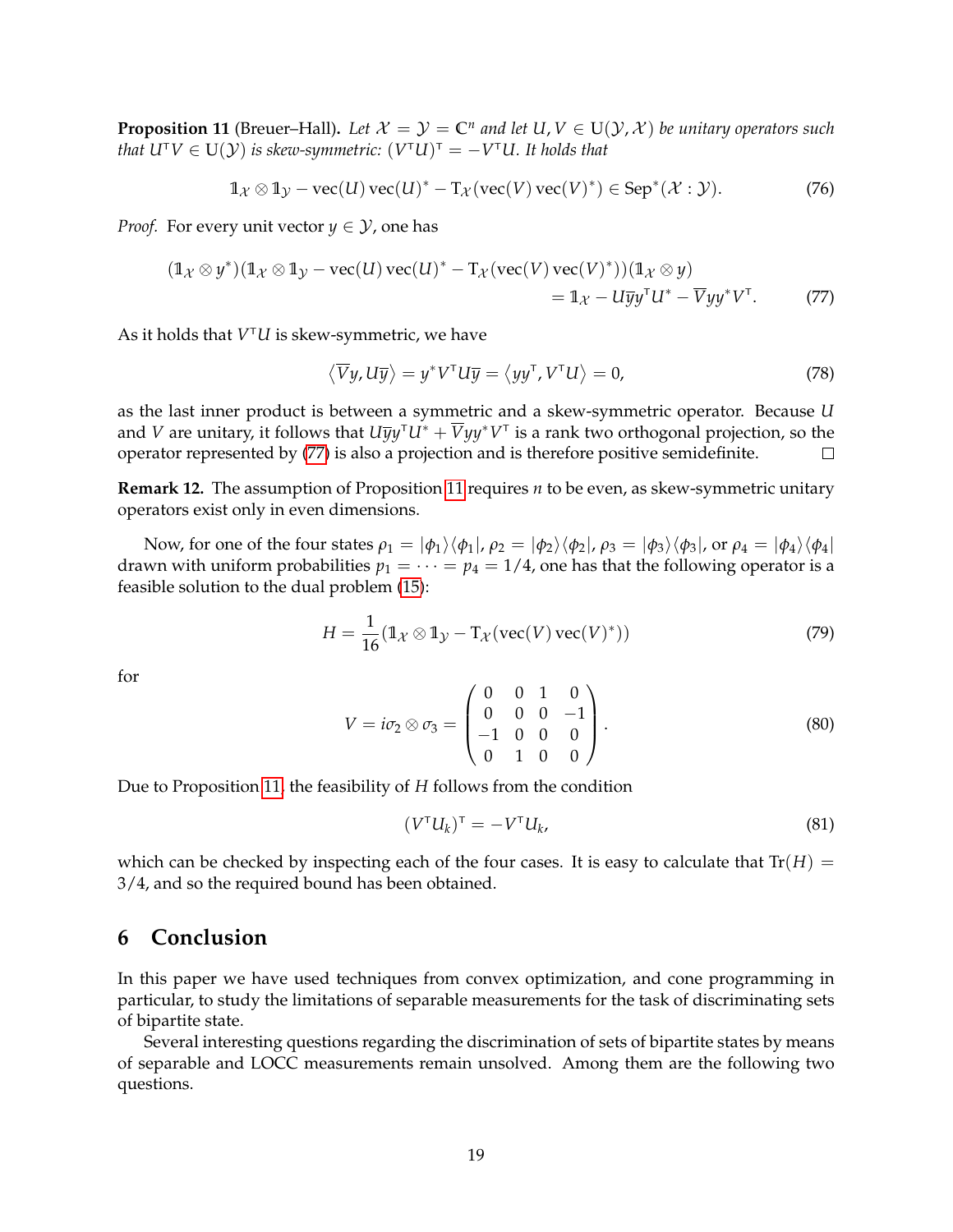- <span id="page-19-7"></span>• In Section [3](#page-7-1) we proved a tight bound on the entanglement cost of discriminating sets of Bell states by means of LOCC protocols. More generally, one could ask how much entanglement it costs to distinguish maximally entangled states in **C***<sup>n</sup>* ⊗ **C***<sup>n</sup>* .
- Ghosh et al. [\[GKRS04\]](#page-20-5) have shown that orthogonal maximally entangled states, which are in canonical form, can always be discriminated, by means of LOCC protocols, if two copies of each of the states are provided. The question of whether two copies are sufficient to discriminate any set of orthogonal pure states is open even for separable and PPT measurements.

The techniques presented in the paper are not intrinsically limited to the setting of bipartite pure states—applications of these techniques to mixed states and multipartite states are topics for possible future work.

## **Acknowledgments**

AC thanks Jamie Sikora for insightful discussions on cone programming. SB thanks the Institute for Quantum Computing at the University of Waterloo for supporting a visit during which some of the research reported in this paper was done. SB is supported by DST-SERB project SR/S2/LOP-18/2012; AC is supported by NSERC, the US Army Research Office, and a David R. Cheriton Graduate Scholarship; NJ is supported by NSERC; VR is supported by NSERC, the US Army Research Office, and a David R. Cheriton Graduate Scholarship; JW is supported by NSERC; and NY is supported by NSERC.

# **References**

- <span id="page-19-6"></span>[Ban11] S. Bandyopadhyay. More nonlocality with less purity. *Physical Review Letters*, 106(21):210402, 2011. [16](#page-15-3)
- <span id="page-19-3"></span>[BBKW09] S. Bandyopadhyay, G. Brassard, S. Kimmel, and W. Wootters. Entanglement cost of nonlocal measurements. *Physical Review A*, 80(1):012313, 2009. [8](#page-7-2)
- <span id="page-19-2"></span>[BDF+99] C. Bennett, D. DiVincenzo, C. Fuchs, T. Mor, E. Rains, P. Shor, J. Smolin, and W. Wootters. Quantum nonlocality without entanglement. *Physical Review A*, 59(2):1070–1091, 1999. [2](#page-1-2)
- <span id="page-19-4"></span>[BDM+99] C. Bennett, D. DiVincenzo, T. Mor, P. Shor, J. Smolin, and B. Terhal. Unextendible product bases and bound entanglement. *Physical Review Letters*, 82(26):5385–5388, 1999. [13](#page-12-2)
- <span id="page-19-0"></span>[BGK11] S. Bandyopadhyay, S. Ghosh, and G. Kar. LOCC distinguishability of unilaterally transformable quantum states. *New Journal of Physics*, 13(12):123013, 2011. [2](#page-1-2)
- <span id="page-19-5"></span>[BGR05] S. Bandyopadhyay, S. Ghosh, and V. Roychowdhury. Non-full-rank bound entangled states satisfying the range criterion. *Physical Review A*, 71(1):012316, 2005. [16](#page-15-3)
- <span id="page-19-1"></span>[BN13] S. Bandyopadhyay and M. Nathanson. Tight bounds on the distinguishability of quantum states under separable measurements. *Physical Review A*, 88(5):052313, 2013. [2](#page-1-2)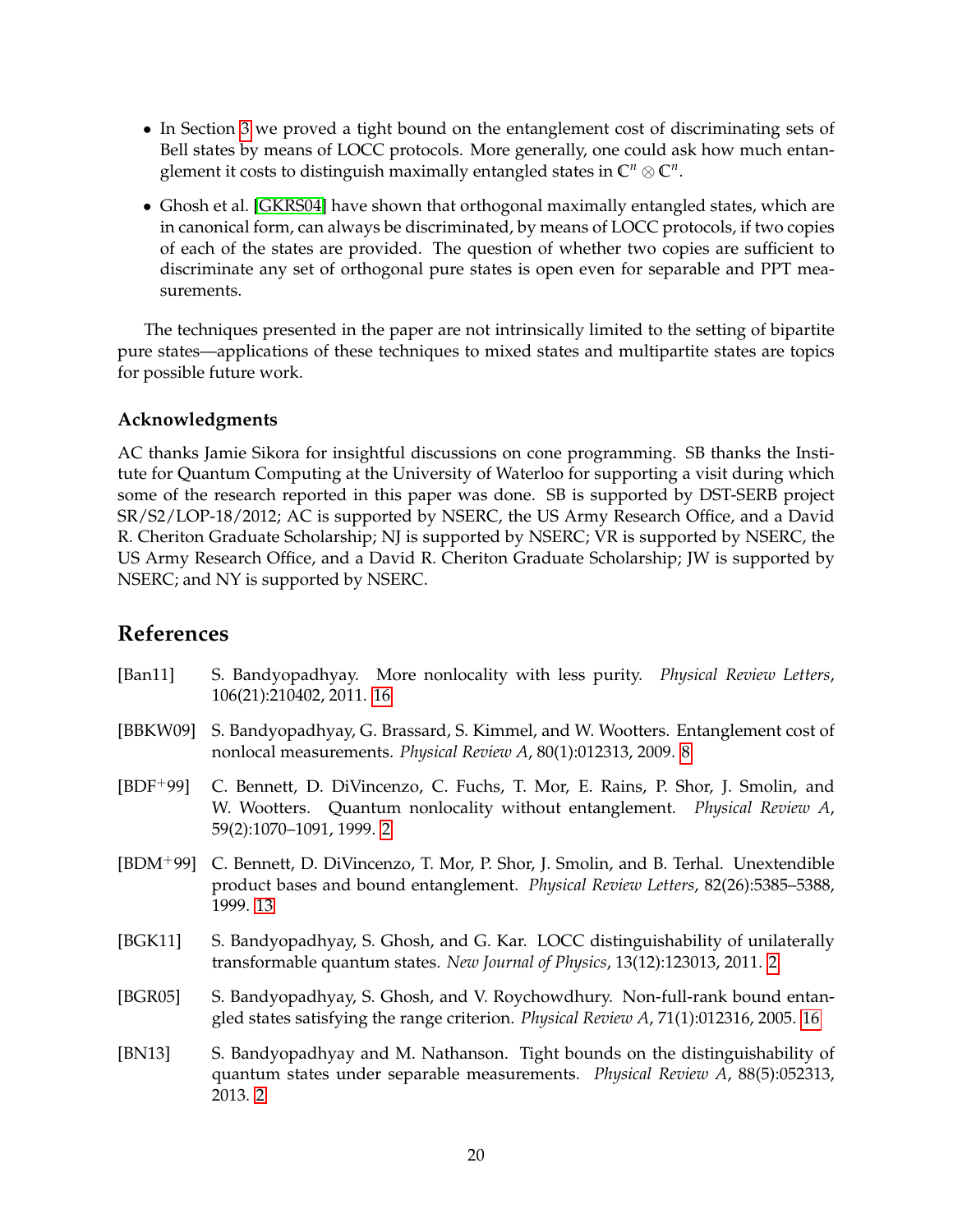- <span id="page-20-9"></span>[Bre06] H. Breuer. Optimal entanglement criterion for mixed quantum states. *Physical Review Letters*, 97(8):080501, 2006. [5,](#page-4-1) [18](#page-17-1)
- <span id="page-20-12"></span>[BRW10] S. Bandyopadhyay, R. Rahaman, and W. Wootters. Entanglement cost of twoqubit orthogonal measurements. *Journal of Physics A: Mathematical and Theoretical*, 43(45):455303, 2010. [8](#page-7-2)
- <span id="page-20-11"></span>[BV04] S. Boyd and L. Vandenberghe. *Convex optimization*. Cambridge University Press, 2004. [5](#page-4-1)
- <span id="page-20-0"></span>[BW09] S. Bandyopadhyay and J. Walgate. Local distinguishability of any three quantum states. *Journal of Physics A: Mathematical and Theoretical*, 42(7):072002, 2009. [2](#page-1-2)
- <span id="page-20-1"></span>[CL03] P.-X. Chen and C.-Z. Li. Orthogonality and distinguishability: criterion for local distinguishability of arbitrary orthogonal states. *Physical Review A*, 68(6):062107, 2003. [2](#page-1-2)
- <span id="page-20-6"></span>[CLMO13] A. Childs, D. Leung, L. Mančinska, and M. Ozols. A framework for bounding nonlocality of state discrimination. *Communications in Mathematical Physics*, 323(3):1121– 1153, 2013. [3](#page-2-0)
- <span id="page-20-7"></span>[Cos13] A. Cosentino. Positive-partial-transpose-indistinguishable states via semidefinite programming. *Physical Review A*, 87(1):012321, 2013. [4,](#page-3-1) [12](#page-11-1)
- <span id="page-20-8"></span>[CR14] A. Cosentino and V. Russo. Small sets of locally indistinguishable orthogonal maximally entangled states. *Quantum Information & Computation*, 14(13&14):1098–1106, 2014. [4](#page-3-1)
- <span id="page-20-2"></span>[DFXY09] R. Duan, Y. Feng, Y. Xin, and M. Ying. Distinguishability of quantum states by separable operations. *IEEE Transactions on Information Theory*, 55(3):1320–1330, 2009. [2,](#page-1-2) [5](#page-4-1)
- <span id="page-20-13"></span>[DMS+03] D. DiVincenzo, T. Mor, P. W. Shor, J. Smolin, and B. Terhal. Unextendible product bases, uncompletable product bases and bound entanglement. *Communications in Mathematical Physics*, 238(3):379–410, 2003. [13](#page-12-2)
- <span id="page-20-3"></span>[Fan04] H. Fan. Distinguishability and indistinguishability by local operations and classical communication. *Physical Review Letters*, 92(17):177905, 2004. [2](#page-1-2)
- <span id="page-20-14"></span>[Fen06] K. Feng. Unextendible product bases and 1-factorization of complete graphs. *Discrete and Applied Mathematics*, 154(6):942–949, 2006. [15](#page-14-0)
- <span id="page-20-4"></span> $[GKR<sup>+</sup>01]$  S. Ghosh, G. Kar, A. Roy, A. Sen(De), and U. Sen. Distinguishability of Bell states. *Physical Review Letters*, 87(27):277902, 2001. [2](#page-1-2)
- <span id="page-20-5"></span>[GKRS04] S. Ghosh, G. Kar, A. Roy, and D. Sarkar. Distinguishability of maximally entangled states. *Physical Review A*, 70(2):022304, 2004. [2,](#page-1-2) [20](#page-19-7)
- <span id="page-20-10"></span>[Hal06] W. Hall. A new criterion for indecomposability of positive maps. *Journal of Physics A: Mathematical and General*, 39(45):14119, 2006. [5,](#page-4-1) [18](#page-17-1)